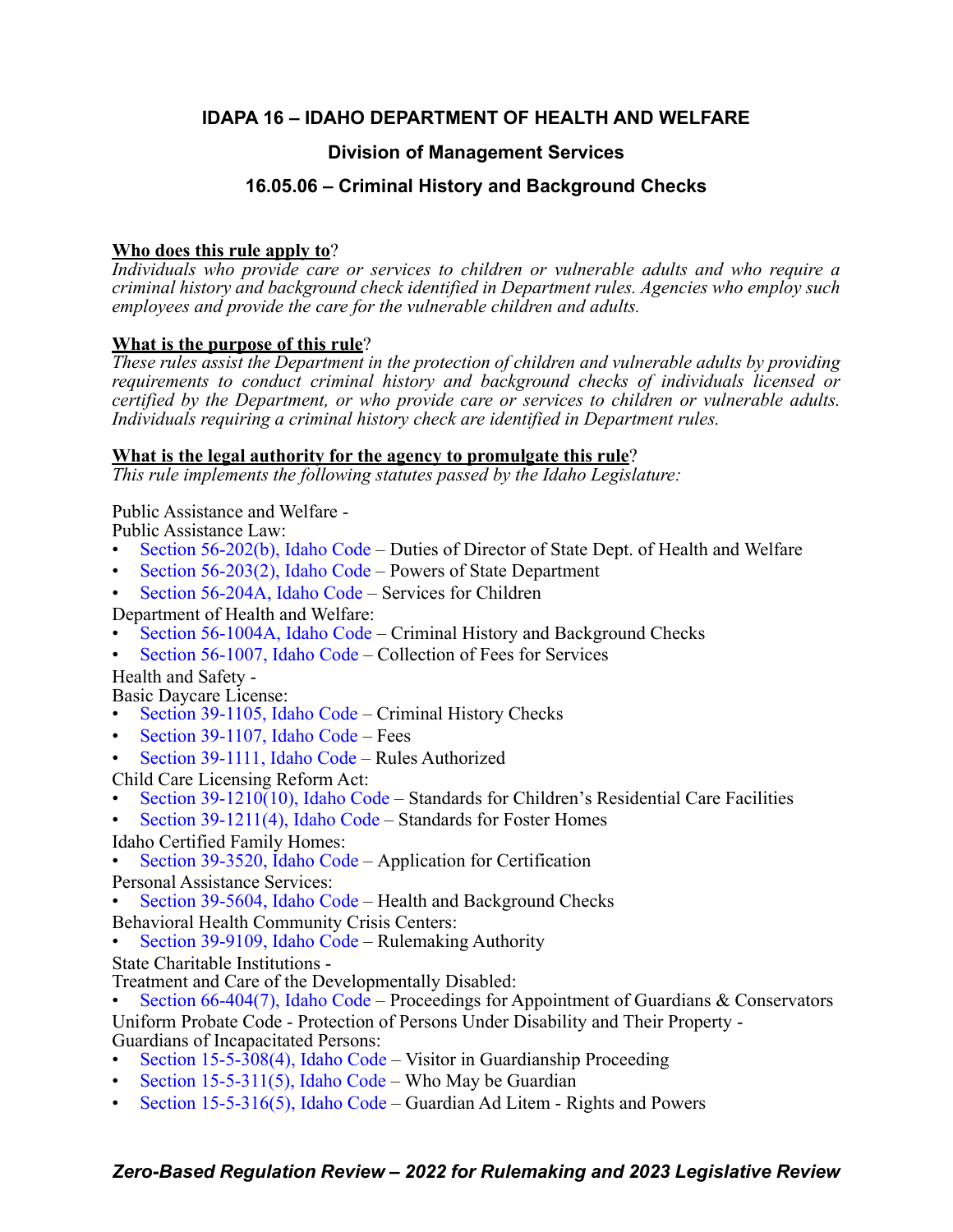# **Where can I find information on Administrative Appeals**?

*Administrative appeals and contested cases are governed by the provisions of IDAPA 16.05.03, "Contested Case Proceedings and Declaratory Rulings." If an individual believes that the records received through the FBI are incorrect, the individual has fifteen (15) days from the receipt of the denial to correct the FBI records according to 28 CFR Section 16.34 or other federal regulations.*

# **How do I request public records**?

*Unless exempted, all public records are subject to disclosure by the Department that will comply with Title 74, Chapter 1, Idaho Code, upon requests. Confidential information may be restricted by state or federal law, federal regulation, and IDAPA 16.05.01, "Use and Disclosure of Department Records."Any information received from the FBI must comply with 28 CFR 50.12 or other federal regulations. Any information received from the Idaho State Police must comply with Section 67-3008, Idaho Code.*

## **Who do I contact for more information on this rule**?

Idaho Department of Health and Welfare Division of Management Services Criminal History Unit 1720 Westgate Drive, Suite A Boise, Idaho 83704

Attn: Criminal History P.O. Box 83720 Boise, ID 83720-0036 Phone: (208) 332-7990 or Toll-Free (800) 340-1246 Fax: (208) 332-7991 Email: [crimhist@dhw.idaho.gov](mailto:crimhist@dhw.idaho.gov) Webpage: <https://chu.dhw.idaho.gov/>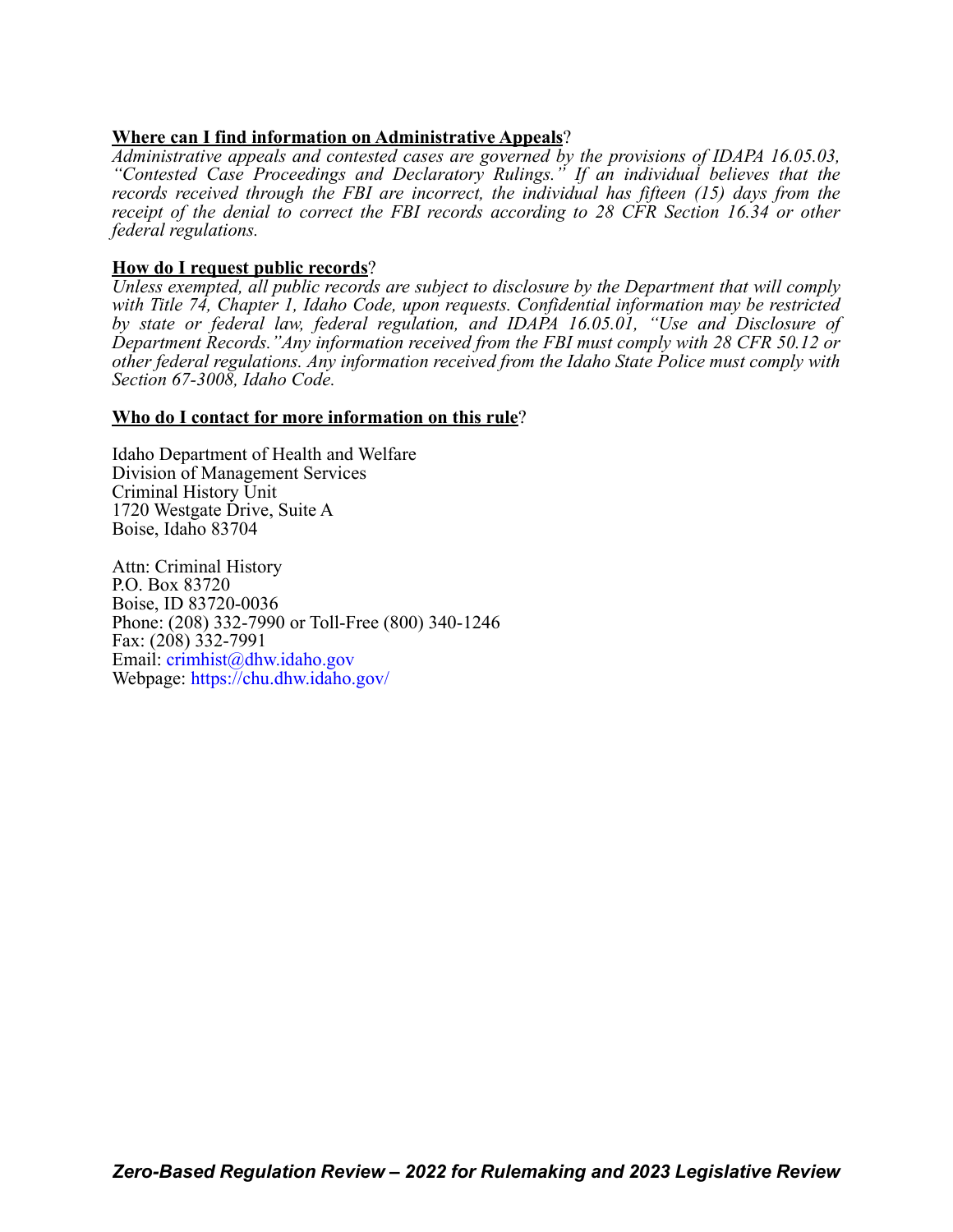# **Table of Contents**

# 16.05.06 - Criminal History and Background Checks

| 100. Individuals Subject To A Criminal History And Background Check.  8  |  |
|--------------------------------------------------------------------------|--|
| 101. Department Individuals Subject To A Criminal History And Background |  |
|                                                                          |  |
| 120. Application For A Criminal History And Background Check.  10        |  |
|                                                                          |  |
|                                                                          |  |
|                                                                          |  |
| 126. Applicants Receiving A Department Enhanced Clearance.  11           |  |
|                                                                          |  |
|                                                                          |  |
|                                                                          |  |
|                                                                          |  |
|                                                                          |  |
| 150. Time Frame For Submitting Application And Fingerprints.  12         |  |
|                                                                          |  |
|                                                                          |  |
|                                                                          |  |
| 170. Availability To Provide Services Pending Completion Of The Criminal |  |
|                                                                          |  |
|                                                                          |  |
|                                                                          |  |
|                                                                          |  |
|                                                                          |  |
|                                                                          |  |
|                                                                          |  |
|                                                                          |  |
|                                                                          |  |
| 210. Disqualifying Crimes Resulting In An Unconditional Denial.  15      |  |
|                                                                          |  |
|                                                                          |  |
|                                                                          |  |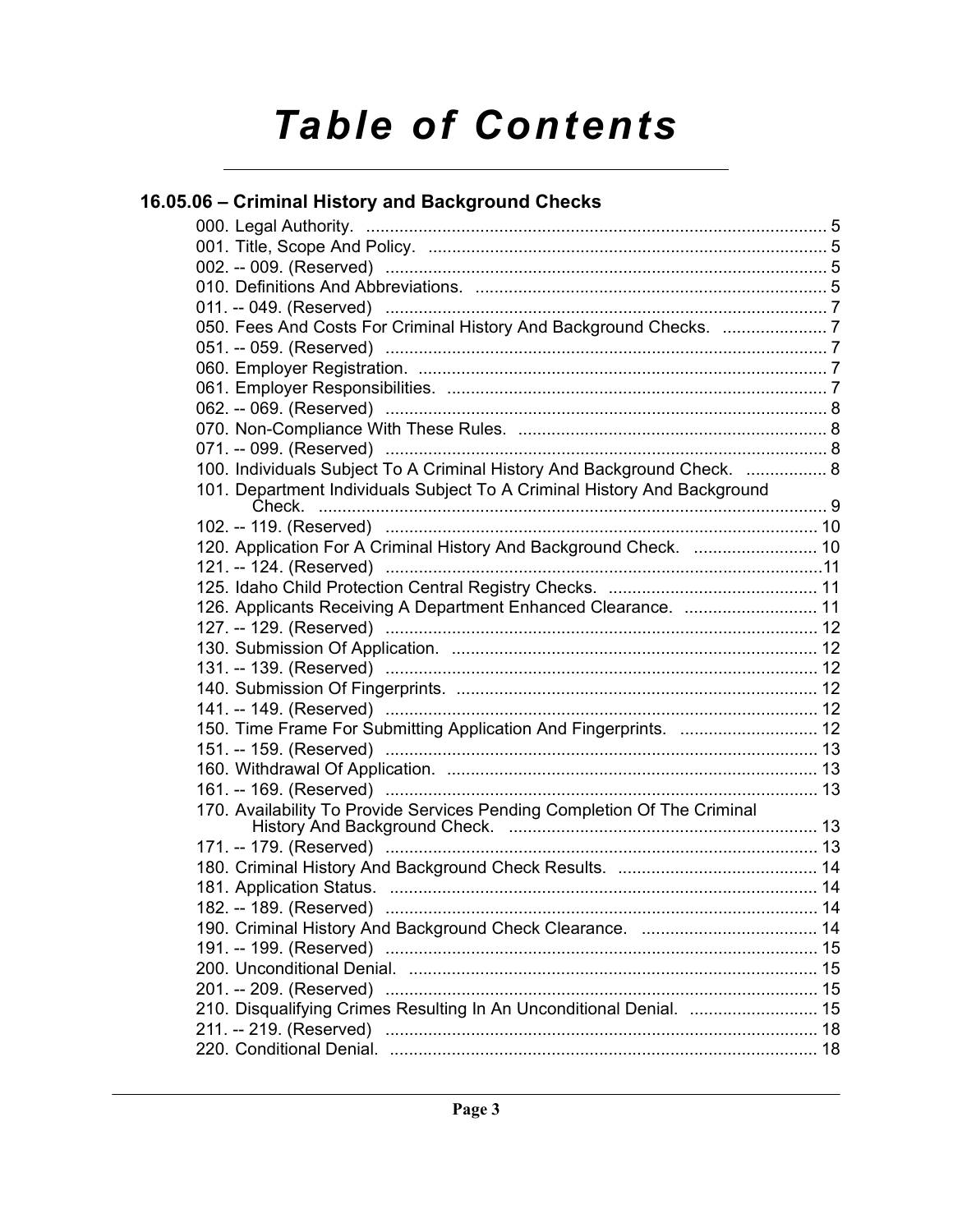# Table of Contents (cont'd)

| 18  |
|-----|
|     |
|     |
|     |
|     |
|     |
|     |
|     |
|     |
|     |
| 21  |
|     |
|     |
|     |
| -22 |
|     |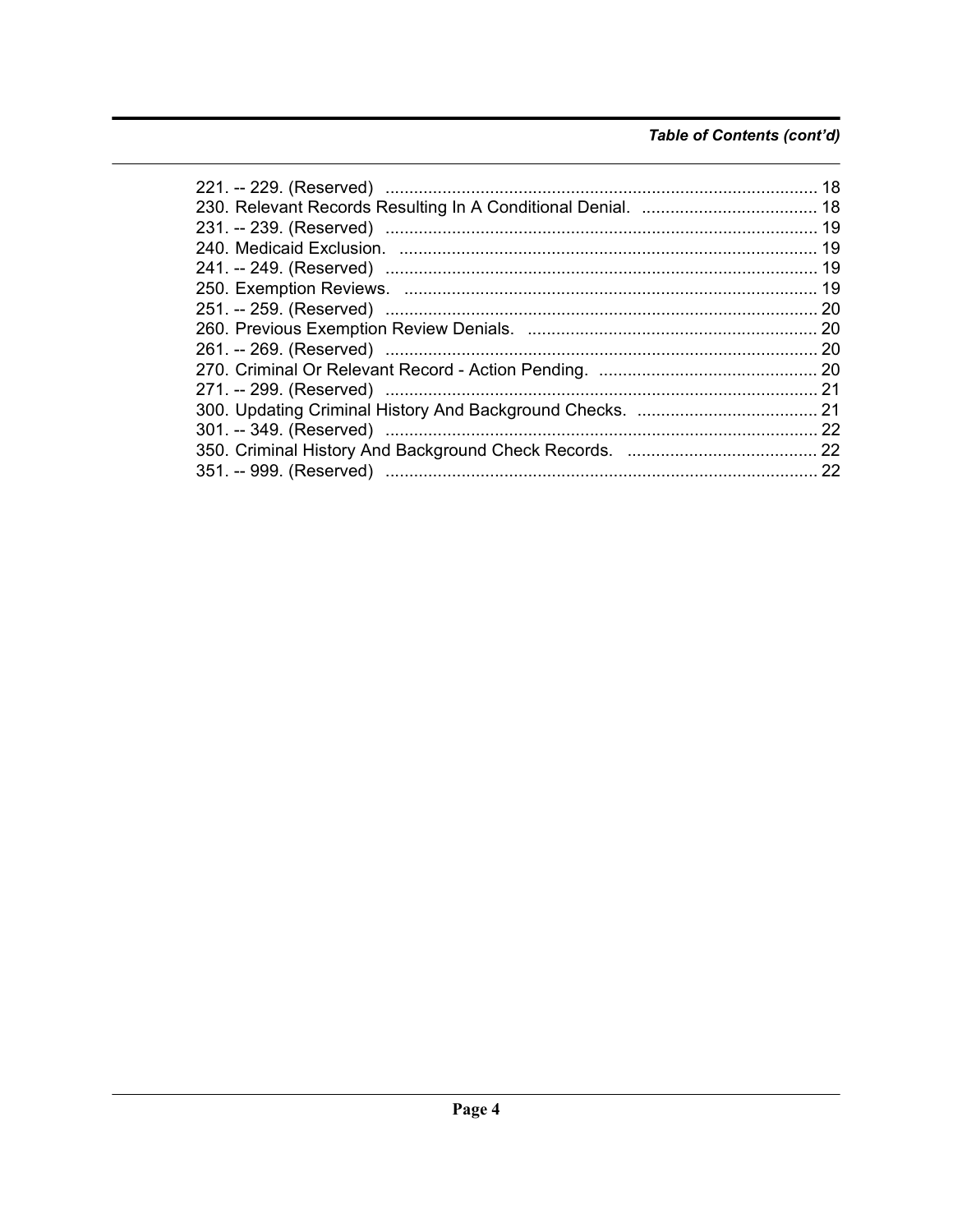#### **16.05.06 – CRIMINAL HISTORY AND BACKGROUND CHECKS**

#### <span id="page-4-1"></span><span id="page-4-0"></span>**000. LEGAL AUTHORITY.**

The Idaho Legislature has authorized the Department of Health and Welfare to promulgate rules to conduct criminal history and background checks under Sections 56-202(b), 56-203(2), 56-204A, 56-1004A, 56-1007, 39-1105, 39- 1107, 39-1111, 39-1210(10), 39-1211(4), 39-3520, 39-5604, 39-9109, 66-404(7), 15-5-308(4), 15-5-311(5), and 15- 5-316(5), Idaho Code. Under 42 USC Section 9858f, the Department is required to check certain records for federal child care programs. (3-15-22)

#### <span id="page-4-2"></span>**001. TITLE, SCOPE AND POLICY.**

**01. Title**. These rules are titled IDAPA 16.05.06, "Criminal History and Background Checks."

(3-15-22)

**02. Scope**. These rules assist the Department in the protection of children and vulnerable adults by providing requirements to conduct criminal history and background checks of individuals licensed or certified by the Department, or who provide care or services to children or vulnerable adults. Individuals requiring a criminal history check are identified in Department rules. (3-15-22)

**03. Policy**. It is the Department's policy to conduct fingerprint-based criminal history and background checks on individuals who have completed a criminal history application. The criminal history applicant is required to disclose any pertinent information regarding crimes or findings that would disqualify the individual from providing care or services to children or vulnerable adults. The Department may obtain information for these criminal history and background checks from the following sources: (3-15-22)

**a.** Federal Bureau of Investigation; (3-15-22)

| b. | Idaho State Police Bureau of Criminal Identification;                  | $(3-15-22)$ |
|----|------------------------------------------------------------------------|-------------|
| c. | Any state or federal Child Protection Registry;                        | $(3-15-22)$ |
| d. | Any state or federal Adult Protection Registry;                        | $(3-15-22)$ |
| e. | Any state Sexual Offender Registry;                                    | $(3-15-22)$ |
| f. | Office of Inspector General List of Excluded Individuals and Entities; | $(3-15-22)$ |
| g. | Idaho Department of Transportation Driving Records;                    | $(3-15-22)$ |
| h. | Nurse Aide Registry; and                                               | $(3-15-22)$ |
|    | Other states and jurisdictions records and findings.                   | $(3-15-22)$ |

#### <span id="page-4-3"></span>**002. -- 009. (RESERVED)**

#### <span id="page-4-4"></span>**010. DEFINITIONS AND ABBREVIATIONS.**

For the purposes of this chapter of rules, the following terms apply: (3-15-22)

**01. Agency**. An administrative subdivision of government or an establishment engaged in doing business for another entity. This term is synonymous with the term employer. (3-15-22)

**02. Application**. An individual's request for a criminal history and background check in which the individual discloses any convictions, pending charges, or child or adult protection findings, and authorizes the Department to obtain information from available databases and sources relating to the individual. (3-15-22) Department to obtain information from available databases and sources relating to the individual.

**03. Clearance**. A clearance is a document designated by the Department as the official result of a completed criminal history and background check with no disqualifying crimes or relevant records found. (3-15-22)

**04.** Conviction. An individual is considered to have been convicted of a criminal offense as defined in ons 010.04.a. through 010.04.d. of this rule: Subsections 010.04.a. through 010.04.d. of this rule:

When a judgment of conviction, or an adjudication, has been entered against the individual by any federal, state, military, or local court; (3-15-22)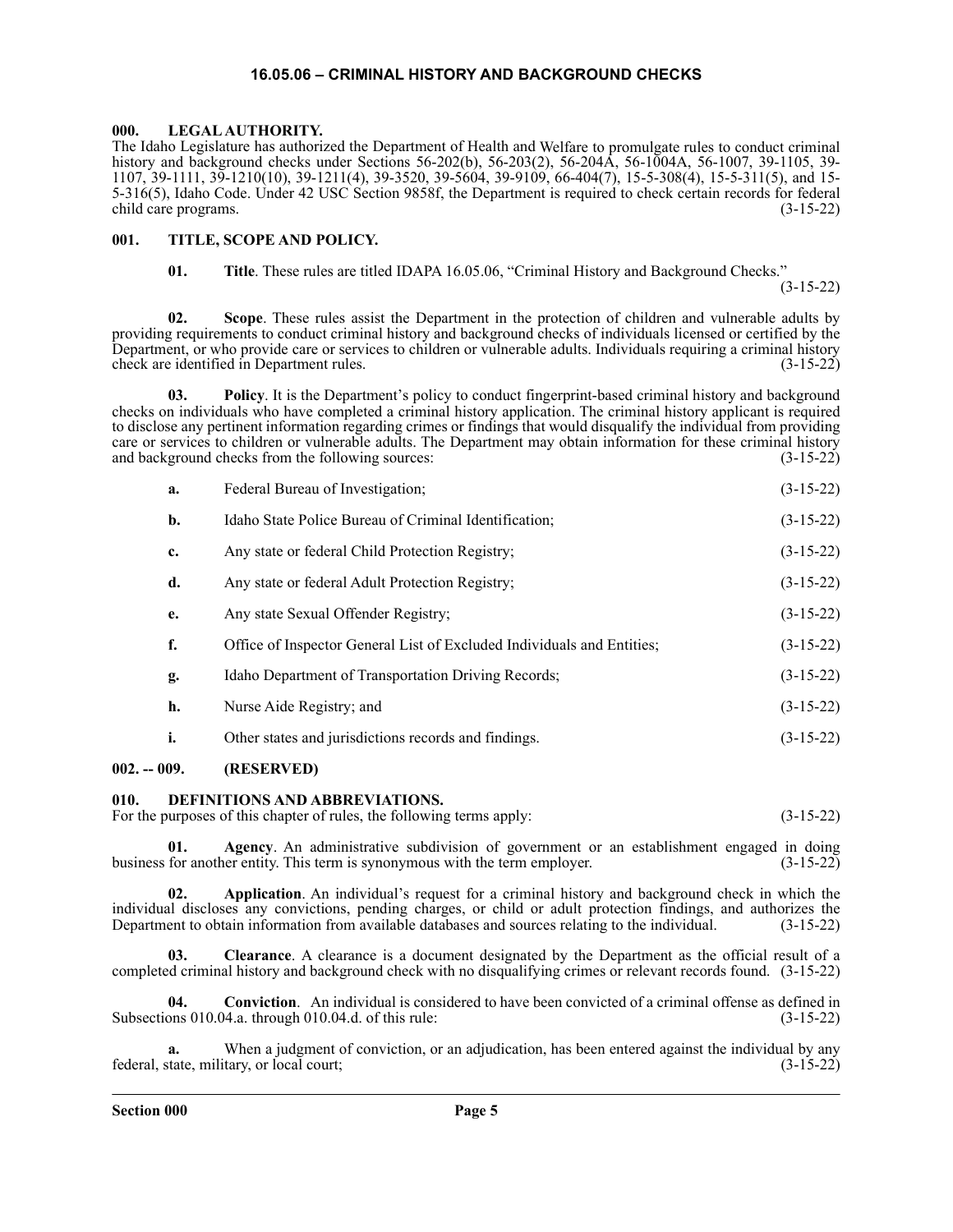**b.** When there has been a finding of guilt against the individual by any federal, state, military, or local  $\frac{1}{3}$  (3-15-22)

**c.** When a plea of guilty or nolo contendere by the individual has been accepted by any federal, state, military, or local court;  $(3-15-22)$ 

**d.** When the individual has entered into or participated in first offender, deferred adjudication, or other arrangement or program where judgment of conviction has been withheld. This includes: (3-15-22)

i. When the individual has entered into participation in a drug court; or (3-15-22)

ii. When the individual has entered into participation in a mental health court. (3-15-22)

**05.** Criminal History and Background Check. A criminal history and background check is a nt-based check of an individual's criminal record and other relevant records. (3-15-22) fingerprint-based check of an individual's criminal record and other relevant records.

**06. Criminal History Unit**. The Department's Unit responsible for processing fingerprint-based criminal history and background checks, conducting exemption reviews, and issuing clearances or denials according to these rules. (3-15-22) to these rules.  $(3-15-22)$ 

**07. Denial**. A denial is issued by the Department when an individual has a relevant record or ving crime. There are two (2) types of denials: (3-15-22) disqualifying crime. There are two  $(2)$  types of denials:

**a.** Conditional Denial. A denial of an applicant because of a relevant record found in Section 230 of these rules. (3-15-22) these rules.  $(3-15-22)$ 

**b.** Unconditional Denial. A denial of an applicant because of a conviction for a disqualifying crime or a relevant record found in Sections 200 and 210 of these rules. (3-15-22)

**08. Department**. The Idaho Department of Health and Welfare or its designee. (3-15-22)

**09. Direct Patient Access Employee**. Any individual who has access to a patient or resident of a longterm care provider or facility whether through employment or contract, and who has duties or performs tasks that involve (or may involve) one-on-one (1:1) contact with a patient or resident or has access to his personal belongings. Volunteers are not considered a Direct Patient Access employee of a long-term care provider or facility unless volunteers are required to undergo a criminal history background check per the rules applicable to that specific type of facility or provider. (3-15-22)

**10. Disqualifying Crime**. A disqualifying crime is a designated crime listed in Section 210 of these rules that results in the unconditional denial of an applicant. (3-15-22)

**11. Employer**. An entity that hires people to work in exchange for compensation. This term is jous with the term agency. (3-15-22) synonymous with the term agency.

**12. Enhanced Clearance**. An enhanced clearance is a clearance issued by the Department that includes a search of child protection registries in states or jurisdictions in which an applicant has resided during the preceding five (5) years. See Section 126 of these rules. (3-15-22)

**13.** Exemption Review. A review by the Department at the request of the applicant when a conditional denial has been issued. (3-15-22)

**14. Federal Bureau of Investigation (FBI)**. The federal agency where fingerprint-based criminal history and background checks are processed. (3-15-22)

**15. Good Cause**. Substantial reason, one that affords a legal excuse. (3-15-22)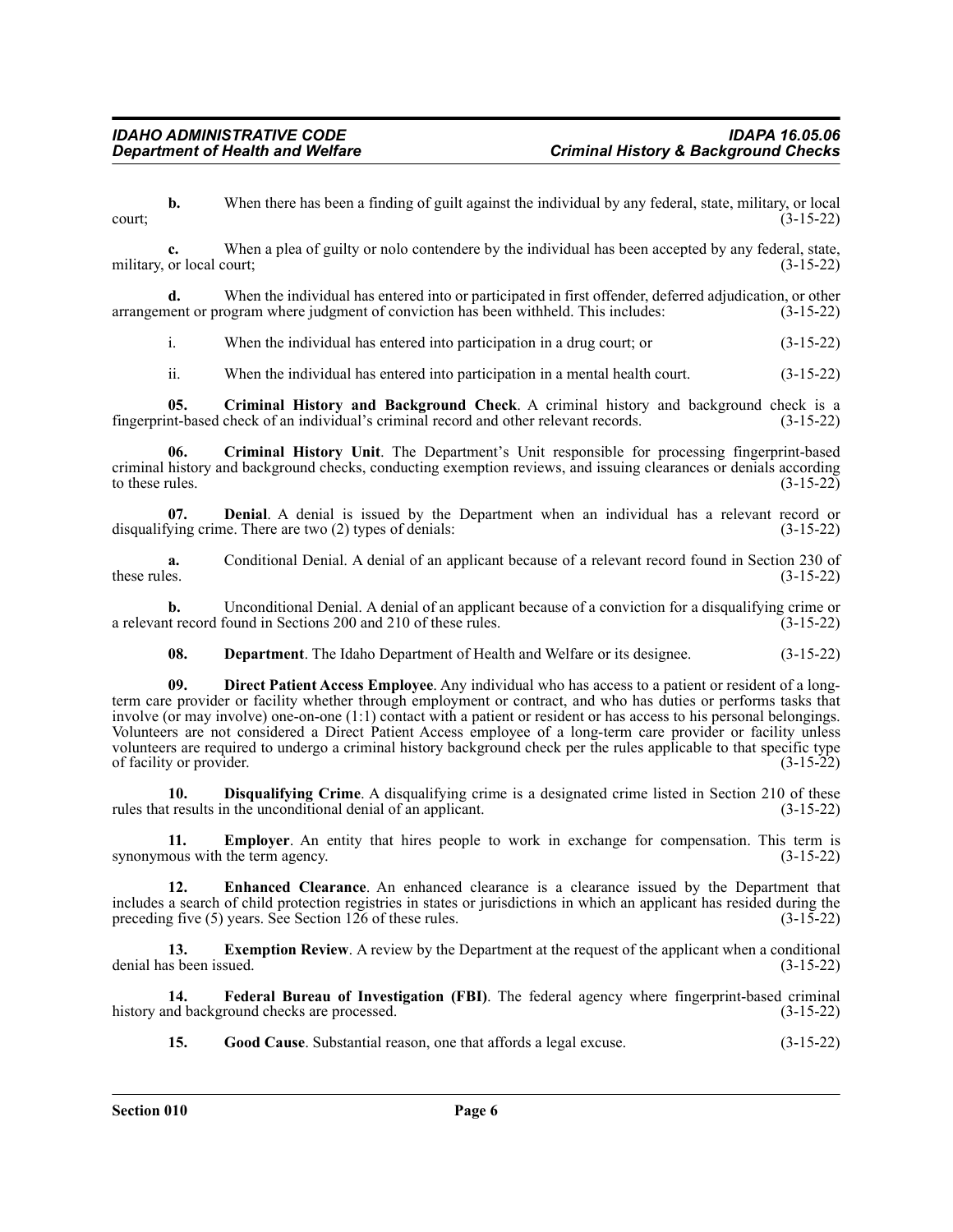**16.** Idaho State Police Bureau of Criminal Identification. The state agency where fingerprint-based history and background checks are processed. criminal history and background checks are processed.

**17. Relevant Record**. A relevant record is a record that is found in a search of criminal records or registries checked by the Department as provided in Section 56-1004A, Idaho Code. (3-15-22)

#### <span id="page-6-0"></span>**011. -- 049. (RESERVED)**

#### <span id="page-6-1"></span>**050. FEES AND COSTS FOR CRIMINAL HISTORY AND BACKGROUND CHECKS.**

The fee for a Department fingerprint-based criminal history and background check is up to seventy dollars (\$70) for an individual. The applicant is responsible for the cost of the criminal history and background check except where otherwise provided by Department rules. An applicant is responsible for any additional costs incurred by the Department paid to agencies, judicial, or law enforcement jurisdictions in other states. The Department will collect the additional funds to cover its costs.  $(3-15-22)$ 

#### <span id="page-6-2"></span>**051. -- 059. (RESERVED)**

#### <span id="page-6-3"></span>**060. EMPLOYER REGISTRATION.**

**01. Initial Registration**. Employers required to have Department criminal history and background checks on their employees, contractors, or staff must register with the Department and receive an employer identification number before criminal history and background check applications can be processed or accessed.

(3-15-22)

### **02. Change in Name or Ownership**. An agency or facility must: (3-15-22)

**a.** If acquired by another entity, the new ownership will register as a new employer and provide contact information to obtain a new employer identification number and website access within thirty (30) calendar days of acquisition. New ownership occurs when the agency obtains a new federal Employer Identification Number with the Internal Revenue Service. (3-15-22)

**b.** If there is a change to its name or location, the employer will provide the new name, location, and contact information to the Department within thirty (30) calendar days of the change. (3-15-22)

#### <span id="page-6-4"></span>**061. EMPLOYER RESPONSIBILITIES.**

The criminal history and background check clearance is not a determination of suitability for employment. The Department's criminal history and background check clearance means that an individual was found to have no disqualifying crime or relevant record. Employers are responsible for determining the individual's suitability for employment as described in this rule. (3-15-22)

**01. Screen Applicants**. The employer should screen applicants prior to initiating a criminal history and background check in determining the suitability of the applicant for employment. If an applicant discloses a disqualifying crime or offense, or discloses other information that would indicate a risk to the health and safety of children and vulnerable adults, a determination of suitability for employment should be made during the initial application screening. (3-15-22)

**02. Maintain Printed Copy of Application**. The employer must maintain a copy of the printed, signed, and notarized criminal history and background check application for all individuals required to obtain a criminal history and background check. (3-15-22)

**a.** The copy of the application must be readily available for inspection to verify compliance with this requirement. The document must be retained for a period consistent with the employer's own personnel documentation retention schedule. (3-15-22) documentation retention schedule.

**b.** An employer who chooses to use a criminal history and background check obtained for a previous employer must comply with Section 300 of these rules and maintain copies of the records identified in Subsections 190.01 and 300.02.c. of these rules. (3-15-22)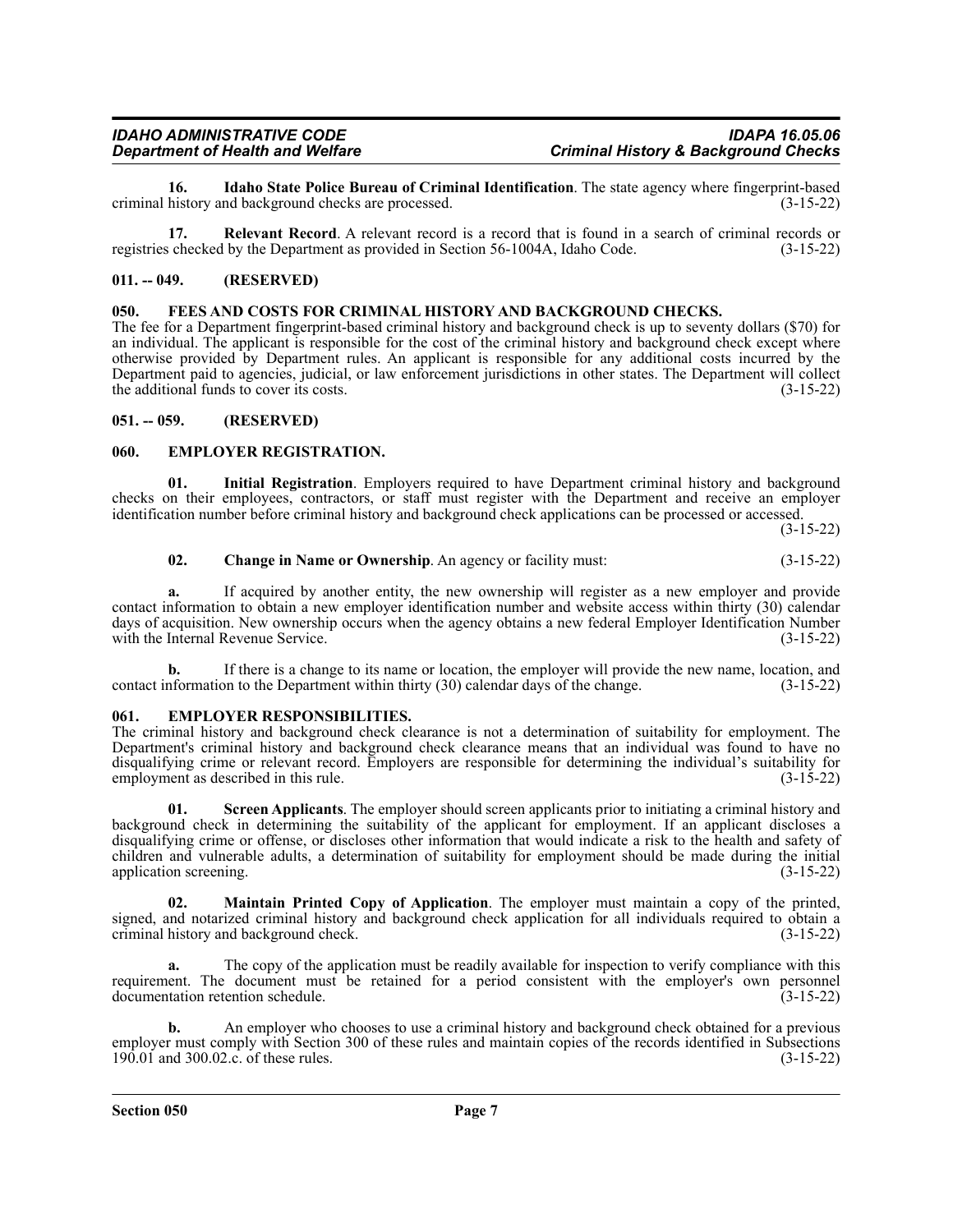**03. Ensure Time Frames Are Met**. The employer is responsible to ensure that the required time frames are met for completion and submission of the application and fingerprints to the Department as required in Section 150 of these rules. (3-15-22) Section 150 of these rules.

**04. Employment Determination**. The employer is responsible for reviewing the results of the criminal history and background check even if a clearance that resulted in no disqualifying crimes or offenses found is issued by the Department. The employer will make a determination as to the ability or risk of the individual to provide care or services to children or vulnerable adults. (3-15-22)

#### <span id="page-7-0"></span>**062. -- 069. (RESERVED)**

#### <span id="page-7-1"></span>**070. NON-COMPLIANCE WITH THESE RULES.**

The Department will report an individual's or an employer's non-compliance with these rules to the applicable licensing or certification unit. (3-15-22) licensing or certification unit.

#### <span id="page-7-2"></span>**071. -- 099. (RESERVED)**

#### <span id="page-7-3"></span>**100. INDIVIDUALS SUBJECT TO A CRIMINAL HISTORY AND BACKGROUND CHECK.**

Individuals subject to a Department criminal history and background check are those persons or classes of individuals who are required by statute, or Department rules to complete a criminal history and background check. (3-15-22)

| <b>Required Classes</b>                                                 | Idaho Code and IDAPA Chapter(s)                                                                                                                                                                                                               |
|-------------------------------------------------------------------------|-----------------------------------------------------------------------------------------------------------------------------------------------------------------------------------------------------------------------------------------------|
| 01. Adoptive Parent Applicants                                          | IDAPA 16.06.01, "Child and Family Services"<br>IDAPA 16.06.02, "Child Care Licensing"                                                                                                                                                         |
| 02. Behavioral Health Programs                                          | IDAPA 16.07.17, "Substance Use Disorders Services"<br>IDAPA 16.07.33, "Adult Mental Health Services"<br>IDAPA 16.07.37, "Children's Mental Health Services."<br>IDAPA 16.07.39, "Appointment of Designated Examiners and<br>Dispositioners.   |
| 03. Certified Family Homes                                              | Section 39-3520, Idaho Code<br>IDAPA 16.03.19, "Certified Family Homes"<br>IDAPA 16.03.10, "Medicaid Enhanced Plan Benefits"                                                                                                                  |
| 04. Children's Agency Facility Staff                                    | IDAPA 16.06.02, "Child Care Licensing"                                                                                                                                                                                                        |
| 05. Children's Residential Care Facilities                              | Section 39-1210, Idaho Code<br>IDAPA 16.06.02, "Child Care Licensing"                                                                                                                                                                         |
| <b>06.</b> Children's Therapeutic Outdoor Programs                      | Section 39-1208, Idaho Code<br>IDAPA 16.06.02, "Child Care Licensing"                                                                                                                                                                         |
| 07. Citizen Review Panel Members                                        | Public health district volunteers who must comply with<br>Section 16-1647, Idaho Code, "Citizen Review Panels -<br>Child Protection Legislative Review Panel"                                                                                 |
| 08. Contracted Non-Emergency Medical<br><b>Transportation Providers</b> | IDAPA 16.03.09, "Medicaid Basic Plan Benefits"                                                                                                                                                                                                |
| 09. Court Appointed Guardians and<br>Conservators                       | Title 15, Chapter 5, Idaho Code, & Title 66, Chapter 4, Idaho Code.<br>Court required guardian and conservator criminal history and<br>background checks are not provided Department clearances<br>described in Section 180.01 of these rules |
| 10. Designated Examiners and Dispositioners                             | IDAPA 16.07.39, "Appointment of Designated Examiners<br>and Dispositioners"                                                                                                                                                                   |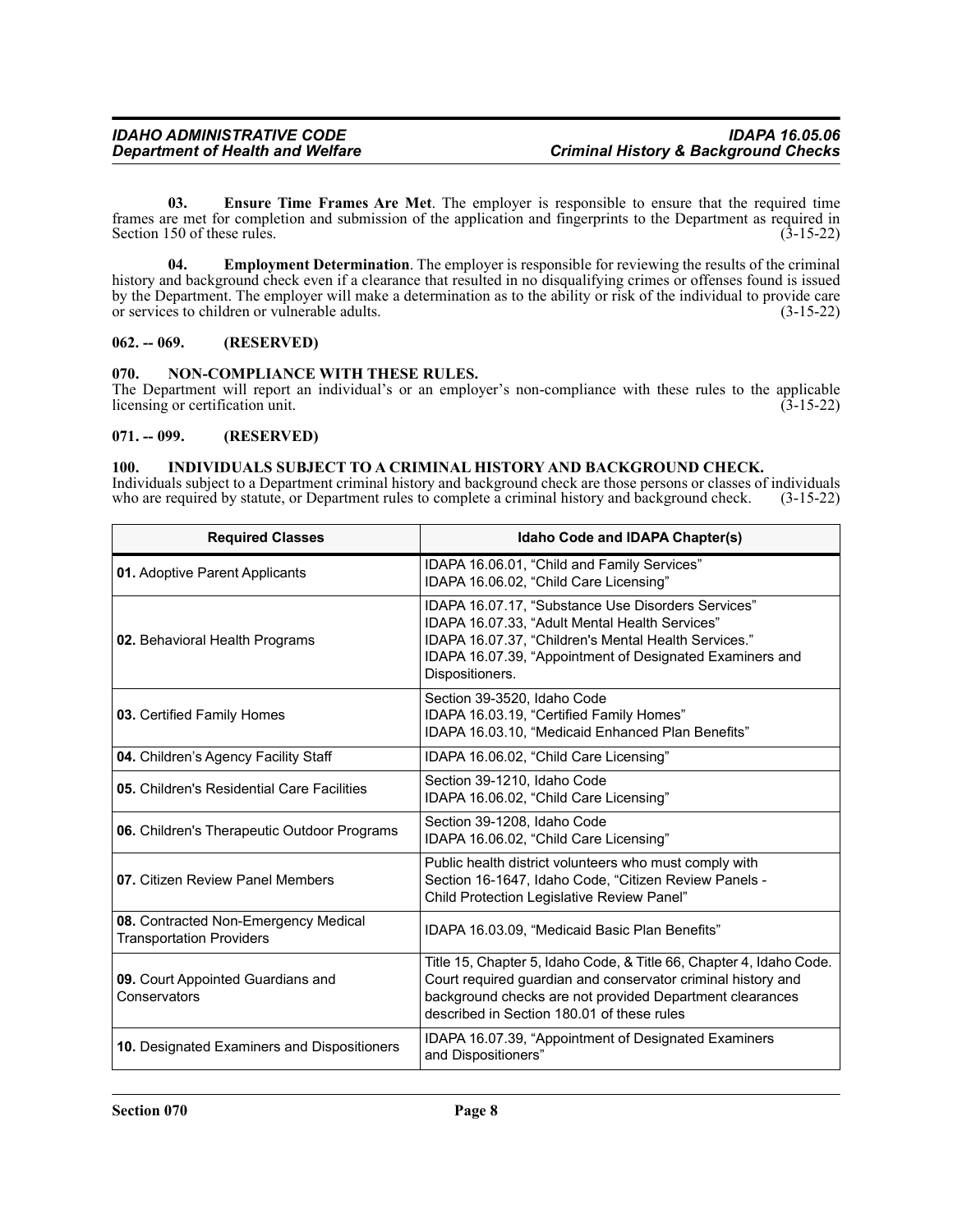#### *IDAHO ADMINISTRATIVE CODE IDAPA 16.05.06 Department of Health and Welfare Criminal History & Background Checks*

| <b>Required Classes</b>                                                                      | Idaho Code and IDAPA Chapter(s)                                                                                  |
|----------------------------------------------------------------------------------------------|------------------------------------------------------------------------------------------------------------------|
| 11. Developmental Disabilities Agencies                                                      | IDAPA 16.03.21, "Developmental Disabilities Agencies" (DDA)<br>IDAPA 16.03.10, "Medicaid Enhanced Plan Benefits" |
| 12. Emergency Medical Services (EMS)                                                         | IDAPA 16.01.05, "Emergency Medical Services (EMS) --<br>Education, Instructor, and Examination Requirements"     |
|                                                                                              | IDAPA 16.01.07, "Emergency Medical Services (EMS) --<br><b>Personnel Licensing Requirements"</b>                 |
| 13. High Risk Providers of Medicaid                                                          | IDAPA 16.03.09, "Medicaid Basic Plan Benefits"<br>The Medicaid Provider Handbook                                 |
| 14. Home and Community-Based Services<br>(HCBS)                                              | IDAPA 16.03.10, "Medicaid Enhanced Plan Benefits"<br>IDAPA 16.04.17, "Residential Habilitation Agencies"         |
| 15. Home Health Agencies                                                                     | IDAPA 16.03.07, "Home Health Agencies"                                                                           |
| 16. Idaho Behavioral Health Plan (IBHP)                                                      | IDAPA 16.03.09, "Medicaid Basic Plan Benefits"                                                                   |
| 17. Idaho Child Care Program (ICCP)                                                          | IDAPA 16.06.12, "Idaho Child Care Program"                                                                       |
| 18. Intermediate Care Facilities for Individuals<br>with Intellectual Disabilities (ICF/IID) | IDAPA 16.03.11, "Intermediate Care Facilities for<br>Individuals with Intellectual Disabilities (ICF/IID)"       |
| <b>19.</b> Licensed Foster Care                                                              | Section 39-1211, Idaho Code<br>IDAPA 16.06.02, "Child Care Licensing"                                            |
| 20. Licensed Day Care                                                                        | Sections 39-1105, 39-1113, and 39-1114, Idaho Code<br>IDAPA 16.06.02, "Child Care Licensing"                     |
| 21. Mental Health Services                                                                   | IDAPA 16.07.33, "Adult Mental Health Services"<br>IDAPA 16.07.37, "Children's Mental Health Services"            |
| 22. Personal Assistance Agencies                                                             | IDAPA 16.03.10, "Medicaid Enhanced Plan Benefits"                                                                |
| 23. Personal Care Service Providers                                                          | Section 39-5604, Idaho Code<br>IDAPA 16.03.10, "Medicaid Enhanced Plan Benefits"                                 |
| 24. Residential Assisted Living Facilities                                                   | IDAPA 16.03.22, "Residential Assisted Living Facilities"                                                         |
| 25. Service Coordinators and Paraprofessional<br>Providers                                   | IDAPA 16.03.10, "Medicaid Enhanced Plan Benefits"                                                                |
| 26. Skilled Nursing Facilities                                                               | IDAPA 16.03.02, "Skilled Nursing Facilities"                                                                     |
| 27. Substance Use Disorders Services                                                         | IDAPA 16.07.17, "Substance Use Disorders Services"                                                               |
| 28. Support Brokers and Community Support<br><b>Workers</b>                                  | IDAPA 16.03.13, "Consumer-Directed Services"                                                                     |

(3-15-22)

### <span id="page-8-0"></span>**101. DEPARTMENT INDIVIDUALS SUBJECT TO A CRIMINAL HISTORY AND BACKGROUND CHECK.**

The following Department employees, contractors, and volunteers are subject to criminal history and background checks. (3-15-22) checks.  $(3-15-22)$ 

**01. Employees, Contractors, and Volunteers**. Employees, contractors, and volunteers, providing direct care services or who have access to children or vulnerable adults as defined in Section 39-5302(10), Idaho Code. (3-15-22) Code. (3-15-22)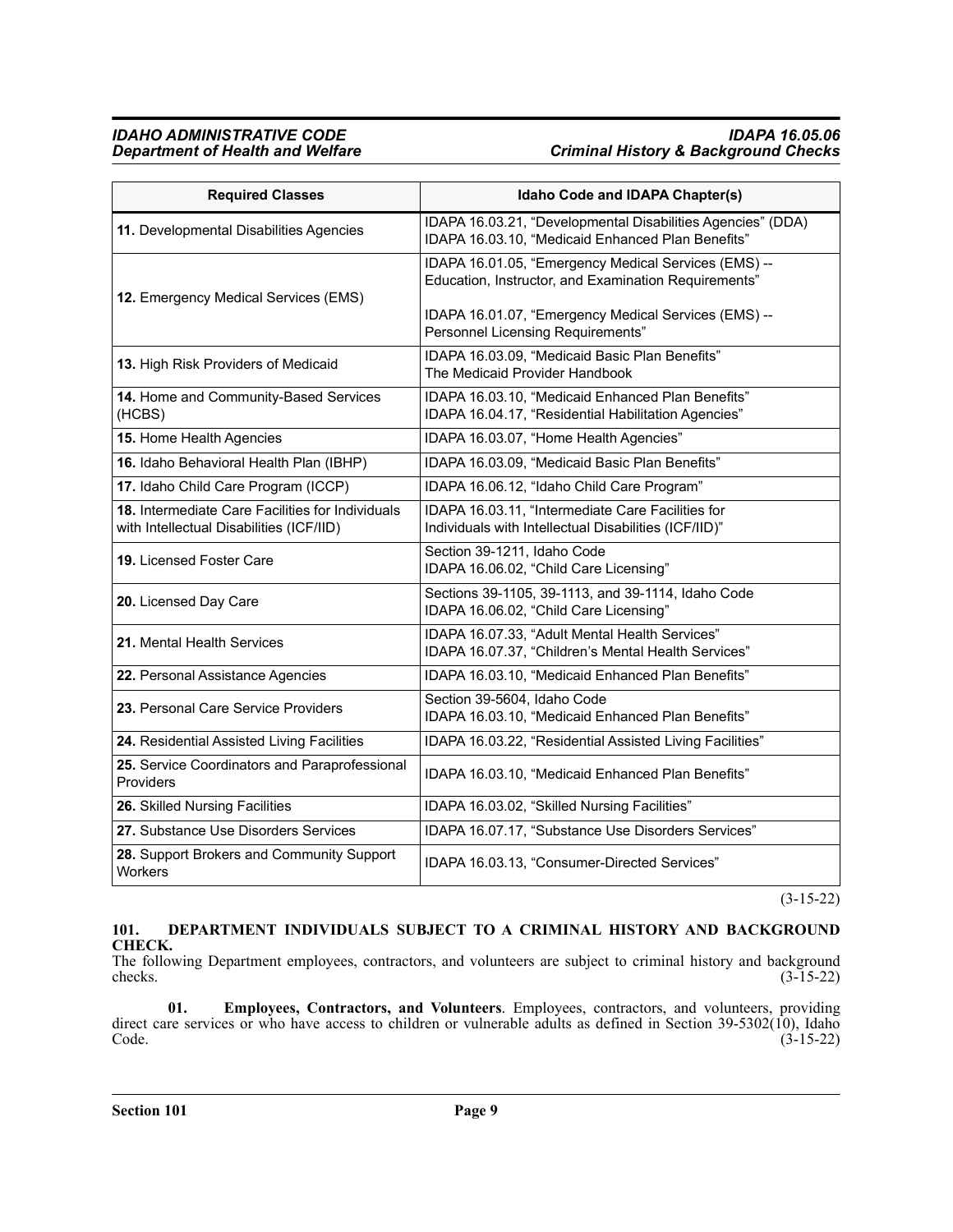| 02.            | <b>Employees of Bureau of Compliance.</b>                                                      | $(3-15-22)$ |
|----------------|------------------------------------------------------------------------------------------------|-------------|
| a.             | Fraud Investigators;                                                                           | $(3-15-22)$ |
| $\mathbf{b}$ . | Utilization Review Analysts; and                                                               | $(3-15-22)$ |
| c.             | Criminal History Staff.                                                                        | $(3-15-22)$ |
| 03.            | Employees at State Institutions. All employees of the following state funded institutions;     | $(3-15-22)$ |
| a.             | Southwest Idaho Treatment Center, Nampa, Idaho;                                                | $(3-15-22)$ |
| b.             | State Hospital North, Orofino, Idaho;                                                          | $(3-15-22)$ |
| c.             | State Hospital South, Blackfoot, Idaho; and                                                    | $(3-15-22)$ |
| d.             | State Hospital West, Nampa, Idaho.                                                             | $(3-15-22)$ |
| 04.            | <b>Emergency Medical Services (EMS) Employees.</b> EMS communication specialists and managers. | $(3-15-22)$ |
| 05.            | Other Employees. Other Department employees as determined by the Director.                     | $(3-15-22)$ |

### <span id="page-9-0"></span>**102. -- 119. (RESERVED)**

#### <span id="page-9-1"></span>**120. APPLICATION FOR A CRIMINAL HISTORY AND BACKGROUND CHECK.**

Individuals who are subject to a criminal history and background check must complete an application and have it notarized. The application must include disclosure of any disqualifying crimes, offenses, or relevant records.

(3-15-22)

**01. Application Form**. The applicant must request a criminal history and background check by completing the Department's application form and submitting it on-line or by mail. The individual's application authorizes the Department to obtain information and release it as required in accordance with applicable state and federal law. The following information is required to complete the application: (3-15-22) federal law. The following information is required to complete the application:

|  | Name, current and former names, or aliases: | $(3-15-22)$ |
|--|---------------------------------------------|-------------|
|--|---------------------------------------------|-------------|

| Current and former addresses as requested in the application:<br>b. | $(3-15-22)$ |  |
|---------------------------------------------------------------------|-------------|--|
|---------------------------------------------------------------------|-------------|--|

**c.** Date of birth, that appears on a valid identification document issued by a governmental entity; (3-15-22)

| d. | State and country of birth: and | $(3-15-22)$ |
|----|---------------------------------|-------------|
|    |                                 |             |

**e.** Driver's license number, if licensed, state where licensed, and whether a license has ever been revoked or suspended. (3-15-22)

**f.** Other identifying information, including gender, race, height, weight, eye color, and hair color;  $(3-15-22)$ 

| 2. | Employer information;                                | $(3-15-22)$ |
|----|------------------------------------------------------|-------------|
| h. | Any criminal record or criminal offense information; | $(3-15-22)$ |
| i. | Any pending charges or outstanding warrants;         | $(3-15-22)$ |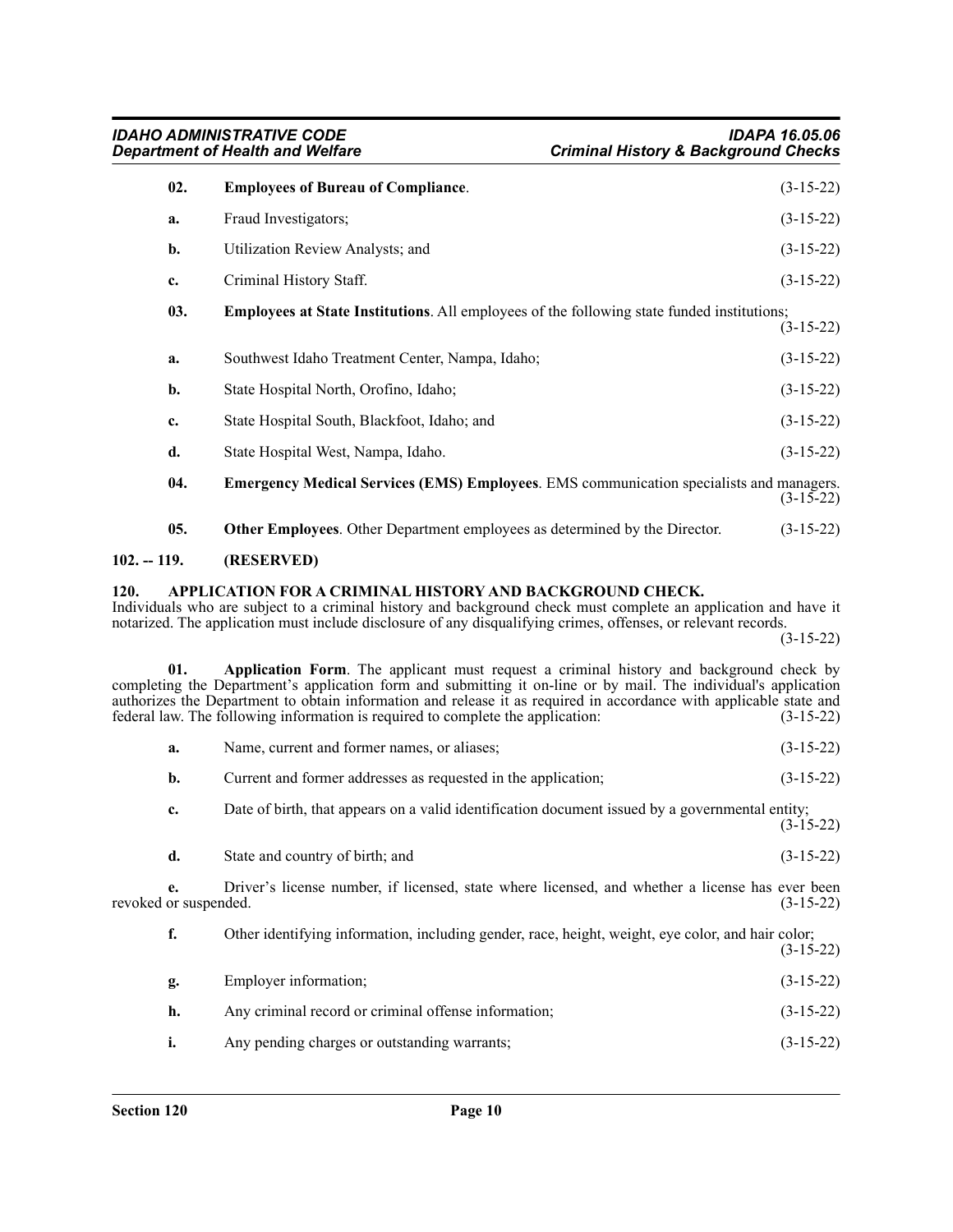*IDAHO ADMINISTRATIVE CODE IDAPA 16.05.06 Department of Health and Welfare Criminal History & Background Checks*

| Any child or adult protection involvement;       | $(3-15-22)$ |
|--------------------------------------------------|-------------|
| Any Medicare or Medicaid Provider Exclusion; and | $(3-15-22)$ |

**l.** Any other information requested on the application. (3-15-22)

**02. Disclosures**. The individual must disclose any conviction, pending charges or indictment for crimes, and furnish a description of the crime and the particulars on the application. The individual must also disclose any notice by a state or local agency of substantiated child or substantiated vulnerable adult abuse, neglect, exploitation, or abandonment complaint, and any other information as required. (3-15-22)

#### **03. Failure to Disclose Information**. (3-15-22)

**a.** An applicant who falsifies or fails to disclose information on the application, may be subject to a conditional denial under Section 230.01 and prosecution under Sections 18-3203, 18-5401, and 56-227A, Idaho Code. (3-15-22)

**b.** An applicant required to obtain a criminal history and background check under Section 126 of these rules that knowingly makes a materially false statement in connection to their background check will receive an unconditional denial as provided in Section 200 of these rules. (3-15-22) unconditional denial as provided in Section 200 of these rules.

### <span id="page-10-0"></span>**121. -- 124. (RESERVED)**

#### <span id="page-10-1"></span>**125. IDAHO CHILD PROTECTION CENTRAL REGISTRY CHECKS.**

The Department will provide the results of a check of the Idaho Child Protection Central Registry to any agency that requires it to comply with the provisions of applicable federal or state law. The Department will process those requests as described in this rule. (3-15-22)

**01. Request for an Idaho Child Protection Central Registry Check**. A request for an Idaho Child Protection Central Registry check must be submitted by mail, facsimile transmission, or e-mail attachment on state or agency letterhead with the requesting authority contact information, and must include the following: (3-15-22)

| $(3-15-22)$<br>Name of the subject of the check, and any aliases:<br>а. |
|-------------------------------------------------------------------------|
|-------------------------------------------------------------------------|

- **b.** Date of birth and Social Security Number of the subject of the check; and  $(3-15-22)$
- **c.** A notarized signature of the subject of the check authorizing the request.  $(3-15-22)$

**02. Fee Amount**. The fee for an Idaho Child Protection Central Registry check is twenty dollars (\$20) for each subject checked.

**03. Department Response**. A response will be returned to the agency initiating the request for the check within fourteen (14) days of receipt of the request. The Department's contact information will be included along with the result of the check. (3-15-22) along with the result of the check.

#### <span id="page-10-2"></span>**126. APPLICANTS RECEIVING A DEPARTMENT ENHANCED CLEARANCE.**

The following classes of individuals are required to provide their previous residence information for the preceding five (5) years in their application for a criminal history and background check as described in Section 100 of these rules. (3-15-22)

| 01. | <b>Adoptive Parent Applicants.</b>             | $(3-15-22)$ |
|-----|------------------------------------------------|-------------|
| 02. | <b>Behavioral Health Programs.</b>             | $(3-15-22)$ |
| 03. | <b>Children's Agency Facility Staff.</b>       | $(3-15-22)$ |
| 04. | <b>Children's Residential Care Facilities.</b> | $(3-15-22)$ |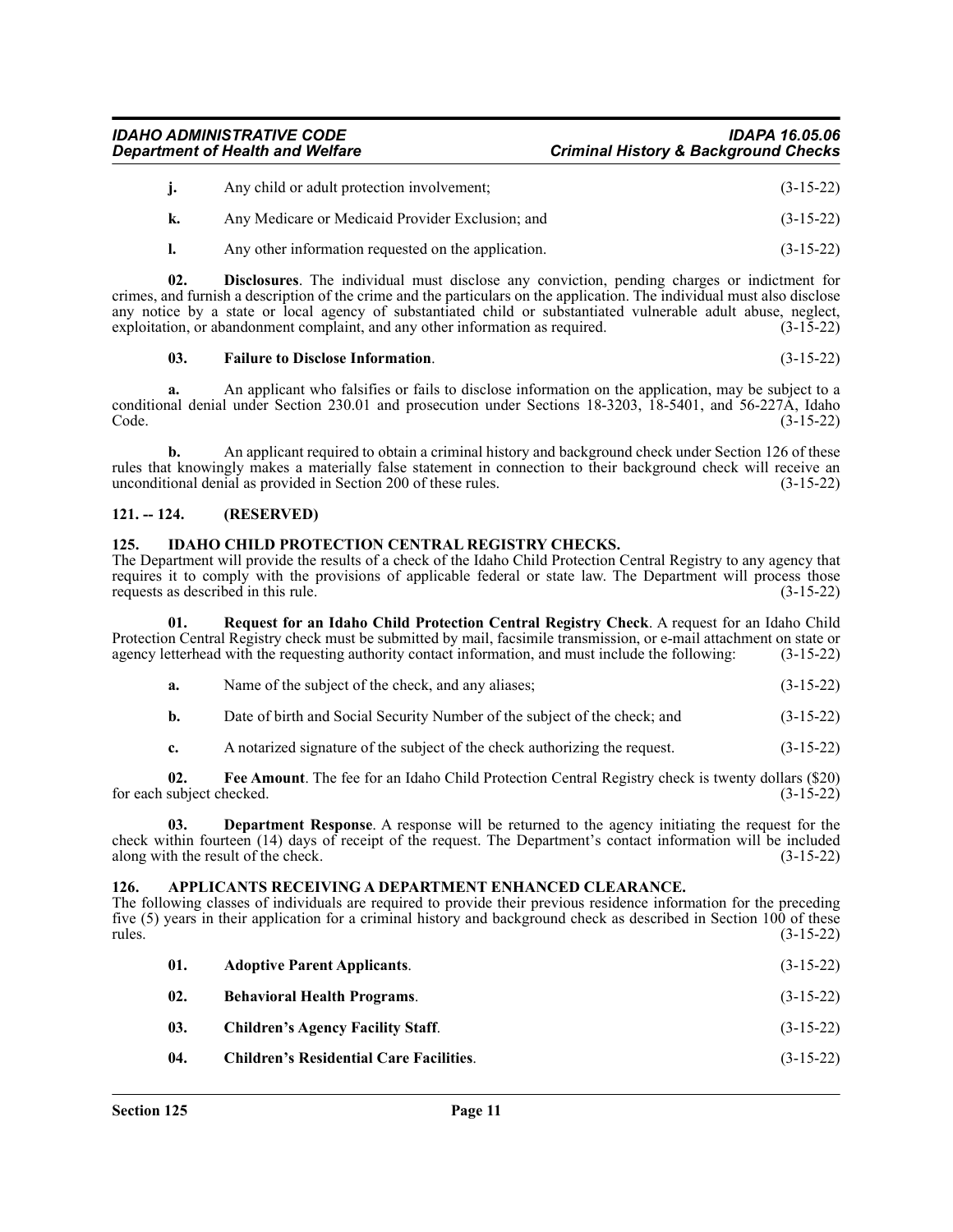| <b>Children's Therapeutic Outdoor Programs.</b> | $(3-15-22)$ |
|-------------------------------------------------|-------------|
| <b>Citizen Review Panel Members.</b>            | $(3-15-22)$ |
| Idaho Child Care Program (ICCP).                | $(3-15-22)$ |
| <b>Licensed Foster Care.</b>                    | $(3-15-22)$ |
| <b>Licensed Day Care.</b>                       | $(3-15-22)$ |
| <b>Mental Health Services.</b>                  | $(3-15-22)$ |
| <b>Substance Use Disorders Services.</b>        | $(3-15-22)$ |
|                                                 |             |

<span id="page-11-0"></span>**127. -- 129. (RESERVED)**

#### <span id="page-11-1"></span>**130. SUBMISSION OF APPLICATION.**

An application for a criminal history and background check must be initiated, submitted, and received on the Department's website before a criminal history and background check can be processed. The application is pending until the Department issues a clearance or denial, or the individual withdraws the application.  $(3-15-22)$ 

#### <span id="page-11-2"></span>**131. -- 139. (RESERVED)**

#### <span id="page-11-3"></span>**140. SUBMISSION OF FINGERPRINTS.**

The Department's criminal history and background check is a fingerprint-based check. Ten (10) rolled fingerprints must be collected from the individual and submitted to the Department within the time frame for submitting applications as provided in Section 150 of these rules in order for a criminal history and background check request to be processed. The Department obtains fingerprints electronically at each of its fingerprint locations, or the Department's fingerprint card must be used. A Department fingerprint card can be obtained by contacting the Criminal History Unit, described in Section 005 of these rules.

**01. Department Fingerprinting Locations**. A fingerprint appointment is scheduled at designated Department locations where the Department will collect the individual's fingerprints. Locations for the closest Department fingerprint collection office where an individual may submit fingerprints are listed on the Department's website. The applicant may contact the Criminal History Unit as described in Section 005 of these rules for additional guidance. (3-15-22)

**02. Submitting Fingerprints by Mail**. When an individual elects to have fingerprints collected by a local law enforcement agency or by the applicant's employer, the Department's fingerprint card must be used. The fingerprint card must be completed in accordance with the instructions provided, signed, and mailed along with the completed notarized application and applicable fee to the address indicated on the Department's website. The notarized application and fees must be received by the Department in the time frame required in Section 150 of these rules. (3-15-22)

**03. Submission of Reprints**. In the event that an individual's submitted fingerprints are deemed unreadable by the Department, Idaho State Police, or the FBI, the applicant must comply with a request for reprints from the Department within fifteen (15) calendar days from the date of the notice. Failure to comply with the Department's reprint request will result in the applicant being unavailable to provide services. (3-15-22)

#### <span id="page-11-4"></span>**141. -- 149. (RESERVED)**

#### <span id="page-11-5"></span>**150. TIME FRAME FOR SUBMITTING APPLICATION AND FINGERPRINTS.**

The completed notarized application and fingerprints must be received by the Department within twenty-one (21) days from the date of submission in the Department background check system whether it is sent by mail or accepted at a Department fingerprinting location. If the Department does not receive the criminal history and background check application and applicant fingerprints within sixty (60) calendar days from its submission in the department website, the applicant must complete a new application. (3-15-22) website, the applicant must complete a new application.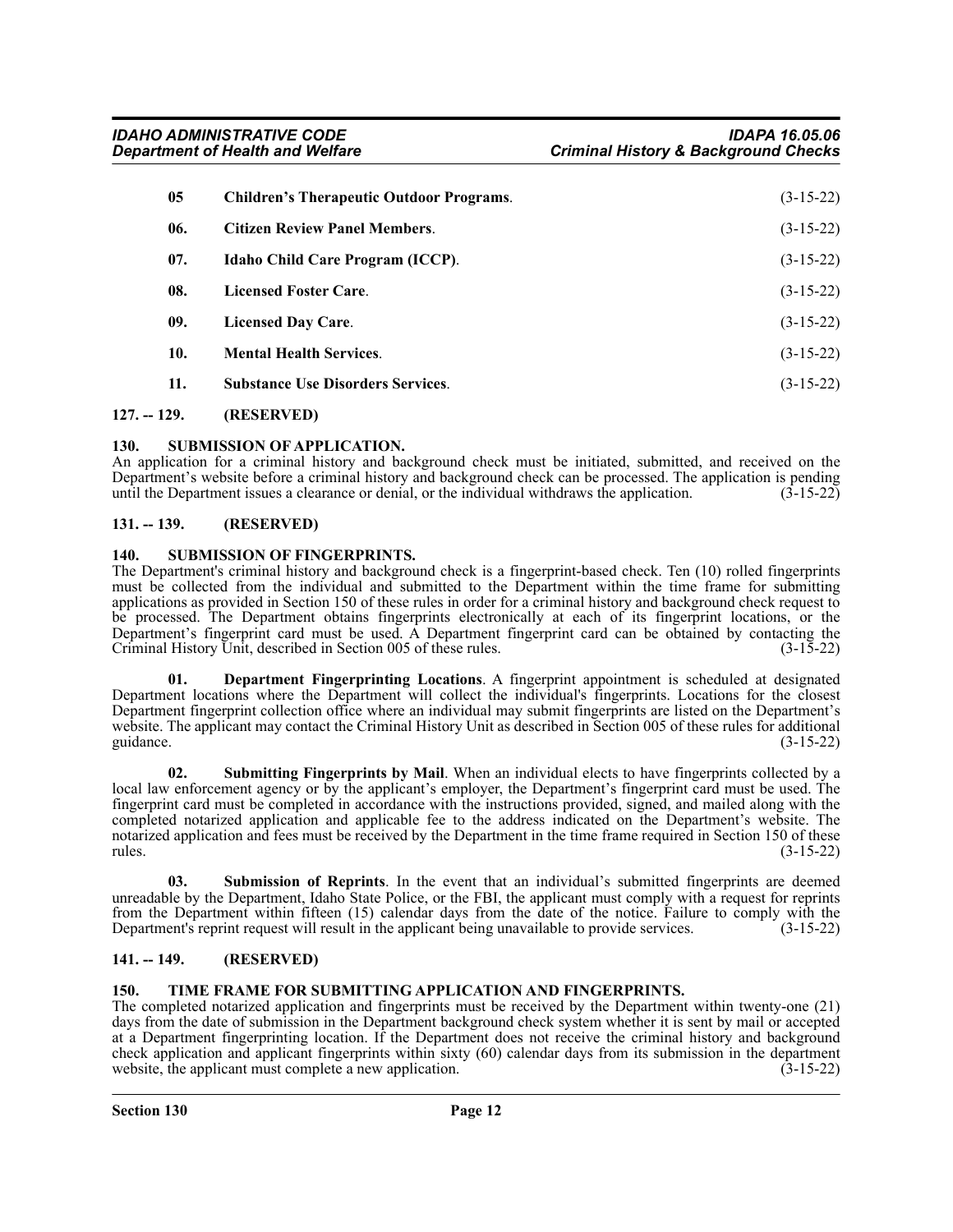**01. Availability to Provide Services**. The applicant may provide services on the day the application is signed and notarized, as long as the applicant has not disclosed any disqualifying crimes or relevant records. The applicant must provide the Department a copy of the signed and notarized application to validate the date of applicant's availability to provide services. (3-15-22)

**02. Unavailability to Provide Services**. The applicant becomes unavailable to provide services or be licensed or certified when the notarized application is not received or fingerprints have not been collected within this timeframe, or the application is deemed inadequate or incomplete for processing by the Department. (3-15-22)

**03. Incomplete Application**. The criminal history and background check is incomplete and will not be processed by the Department if this time frame is not met. (3-15-22)

**04. No Extension of Time Frame**. The Department will not extend the twenty-one (21) day time frame, unless the applicant or employer provides just cause. An applicant for employment or employer can not submit a new application for the same purpose, or repeatedly re-sign and re-notarize the original application. (3-15-22)

#### <span id="page-12-0"></span>**151. -- 159. (RESERVED)**

#### <span id="page-12-1"></span>**160. WITHDRAWAL OF APPLICATION.**

An individual may withdraw their application for a criminal history and background check at any time. An individual who withdraws their application cannot provide services, or receive licensure or certification. Fees paid for the cost of the criminal history and background check are non-refundable once the fingerprints have been submitted by the Department to the Idaho State Police. (3-15-22)

#### <span id="page-12-2"></span>**161. -- 169. (RESERVED)**

#### <span id="page-12-3"></span>**170. AVAILABILITY TO PROVIDE SERVICES PENDING COMPLETION OF THE CRIMINAL HISTORY AND BACKGROUND CHECK.**

An individual is available to provide services pending completion of the criminal history and background check as described in Subsections 170.01 and 170.02 of this rule. The individual must have submitted a signed notarized application and fingerprints in the time frame required in Section 150 of these rules, in order to provide services.

(3-15-22)

**01. Employees of Providers, Contractors, Emergency Medical Services (EMS), or the Department**. An individual is available to provide services on a provisional basis at the discretion of the employer or EMS Bureau as long as no disqualifying crimes or relevant records are disclosed on the application. The employer must review the application for any disqualifying crimes listed in Section 210 of these rules or other relevant records listed in Sections 230 and 240 of these rules. The employer must determine whether the applicant poses a health or safety risk to vulnerable clients before allowing the individual to provide services until a clearance or denial is issued by the Department. (3-15-22)

**02. Individuals Licensed or Certified by the Department**. Individuals applying for licensure or certification by the Department are not available to provide services or receive licensure or certification until the criminal history and background check is complete and a clearance is issued by the Department. The following are individuals required to have a clearance prior to providing services: (3-15-22)

**a.** Adoption or foster care applicants and adults in the home; (3-15-22) **b.** Certification or licensure applicants; (3-15-22) i. Certified family homes; (3-15-22) ii. Licensed child care providers; (3-15-22)

#### <span id="page-12-4"></span>**171. -- 179. (RESERVED)**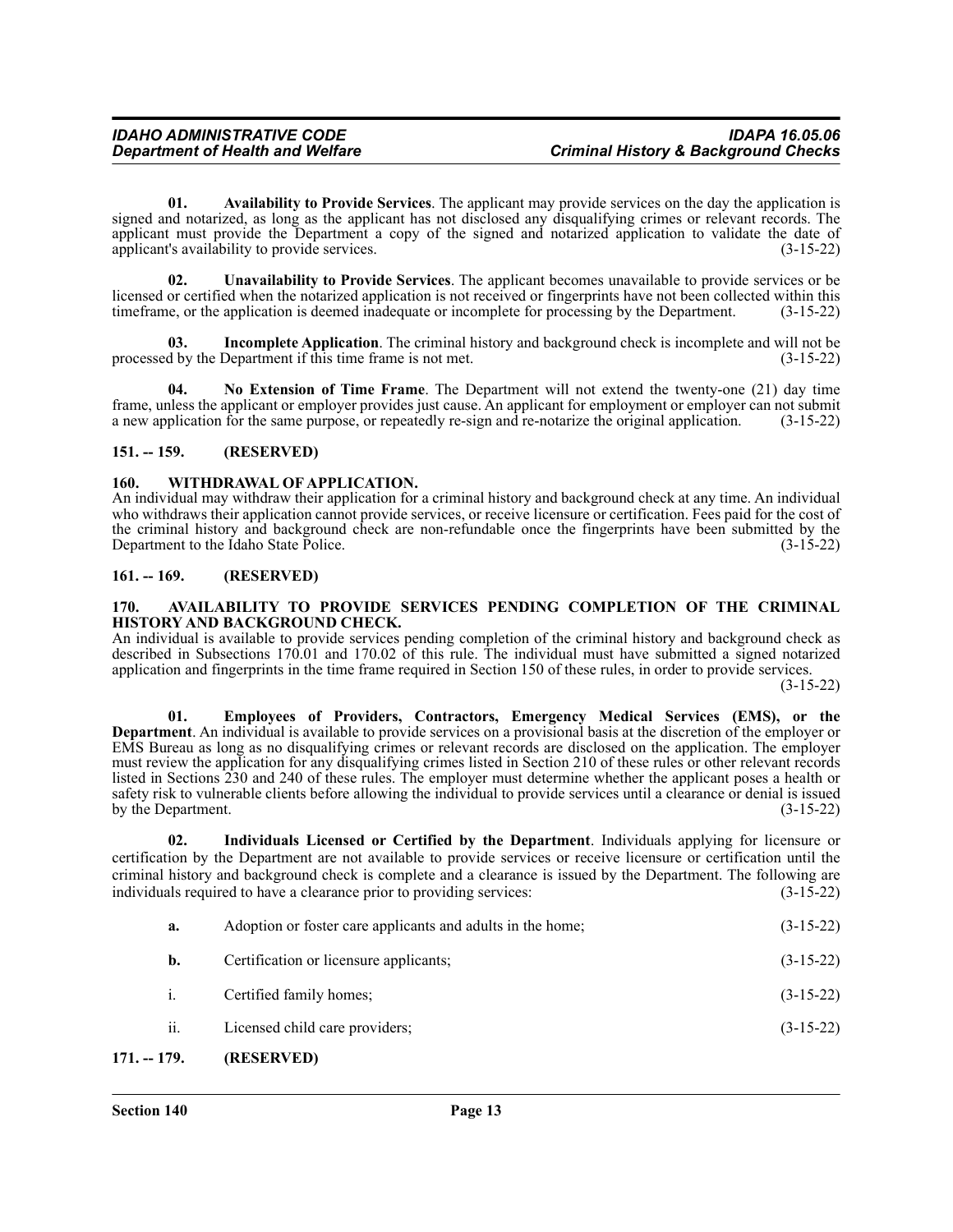#### <span id="page-13-0"></span>**180. CRIMINAL HISTORY AND BACKGROUND CHECK RESULTS.**

The Department will issue a clearance or denial once the criminal history and background check is completed.

(3-15-22)

**01. Results of Criminal History and Background Checks**. The results may be accessed by the individual on the Department's website. The employer may access the information that is provided by the applicant and information obtained from the state, county, or through registries.  $(3-15-22)$ 

**02. Findings for Court Required Criminal History and Background Checks**. As required in Section 56-1004A(2)(b), Idaho Code, the Department will provide findings of a court ordered criminal history and background check to individuals appointed by the court according to Title 15, Chapter 5, or Title 66, Chapter 4, Idaho<br>(3-15-22) Code. (3-15-22)

#### <span id="page-13-1"></span>**181. APPLICATION STATUS.**

An individual and their employer may check on the criminal history and background check status and the individual's availability to work on the Department website at https://chu.dhw.idaho.gov/. (3-15-22) availability to work on the Department website at [https://chu.dhw.idaho.gov/.](https://chu.dhw.idaho.gov/)

#### <span id="page-13-2"></span>**182. -- 189. (RESERVED)**

#### <span id="page-13-3"></span>**190. CRIMINAL HISTORY AND BACKGROUND CHECK CLEARANCE.**

**01.** Clearance. A criminal history and background check clearance is issued by the Department once all relevant records and findings have been reviewed and the Department has cleared the applicant. The clearance will be published on the Department's website and the individual may print copies of the clearance. The employer must print the clearance within fourteen (14) calendar days of the clearance being accessible on the Department's website, and maintain a copy readily available for inspection for a period consistent with the employer's own personnel documentation retention schedule. (3-15-22) documentation retention schedule.

**02. Clearance Types**. An applicant required to pass a criminal history and background must receive a clearance as provided below:

**a.** A clearance for an applicant who is not seeking an enhanced clearance for employment in classes listed in Section 126 of these rules, may receive a clearance for a criminal history and background check when a relevant record identified on any child protection registry is disclosed, but the applicant has no conviction of any crimes listed in Subsections 210.01 or 210.02 of these rules. (3-15-22)

**b.** An applicant who receives an enhanced clearance has met the criteria to have obtained a clearance as provided in Subsection 190.02.a. of this rule. An enhanced clearance is required for each of the classes listed in Section 126 of these rules and requires searches from states and jurisdictions where the applicant has resided in the previous five (5) years. A relevant record on any child protection registry will result in a denial under Subsection 200.01 of these rules and no clearance will be issued. An applicant who applies to work in any of these classes must receive or have an enhanced clearance. (3-15-22)

**03.** Revocation of Clearance. An individual's previously issued clearance may be revoked for the following: (3-15-22) following: (3-15-22)

The individual fails to comply with the Department's request to submit to a new criminal history heck according to Subsection 300.04 of these rules. (3-15-22) and background check according to Subsection 300.04 of these rules.

**b.** The individual completes a new criminal history and background check and is found to have a criminal or relevant record that results in an inability to proceed action or in a denial as described in Sections 190 or 200 of these rules. (3-15-22)

**c.** The criminal history and background check fees are not paid, or are insufficient to cover the costs ckground check. (3-15-22) of the background check.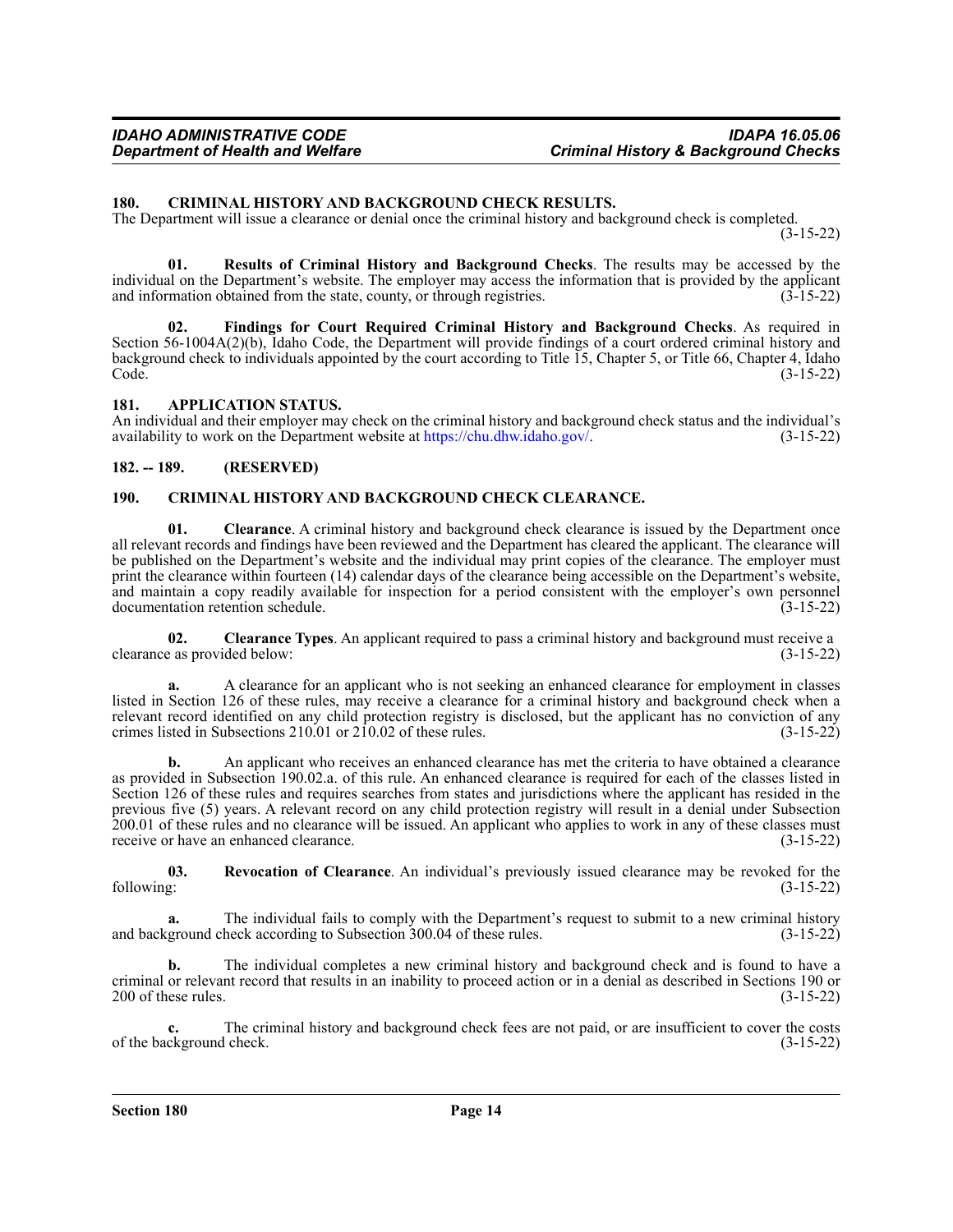#### <span id="page-14-0"></span>**191. -- 199. (RESERVED)**

#### <span id="page-14-1"></span>**200. UNCONDITIONAL DENIAL.**

| An individual who receives an unconditional denial is not available to provide services, have access, or to be licensed<br>$(3-15-22)$<br>or certified by the Department. |                                                                                                                                                                        |             |  |
|---------------------------------------------------------------------------------------------------------------------------------------------------------------------------|------------------------------------------------------------------------------------------------------------------------------------------------------------------------|-------------|--|
| 01.                                                                                                                                                                       | <b>Reasons for an Unconditional Denial.</b> Unconditional denials are issued for:                                                                                      | $(3-15-22)$ |  |
| a.                                                                                                                                                                        | Disqualifying crimes described in Section 210 of these rules;                                                                                                          | $(3-15-22)$ |  |
| b.<br>126 of these rules;                                                                                                                                                 | A relevant record on any Child Protection Registry for the classes of individuals listed in Section<br>$(3-15-22)$                                                     |             |  |
| $c_{\star}$                                                                                                                                                               | A relevant record on the Idaho Child Protection Central Registry with a Level one (1) or Level two<br>(2) designation for all other applicants covered by these rules; | $(3-15-22)$ |  |
| d.                                                                                                                                                                        | A relevant record on the Nurse Aide Registry;                                                                                                                          | $(3-15-22)$ |  |

**e.** A relevant record on either the state or federal sex offender registries; (3-15-22)

**f.** A relevant record on the state or federal Medicaid Exclusion List, described in Section 240 of these (3-15-22)  $r = (3-15-22)$ 

**g.** A materially false statement made knowingly in connection to the Department's criminal history and background check application for the classes of individuals listed in Section 126 of these rules will result in a five-year disqualification period for the applicant. (3-15-22)

**02.** Issuance of an Unconditional Denial. The Department will issue an unconditional denial within (14) days of completion of a criminal history and background check. (3-15-22) fourteen  $(14)$  days of completion of a criminal history and background check.

**03. Challenge of Department's Unconditional Denial**. An individual has twenty-eight (28) days from the date the unconditional denial is issued to challenge the Department's unconditional denial. The individual must submit the challenge in writing and provide court records or other information which demonstrates the Department's unconditional denial is incorrect. These documents must be filed with the Criminal History Unit described in Section 005 of these rules.

**a.** If the individual challenges the Department's unconditional denial, the Department will review the court records, documents and other information filed by the individual. The Department will issue a decision within thirty (30) days of the receipt of the challenge. The Department's decision will be a final order under IDAPA 16.05.03, "Contested Case Proceedings and Declaratory Rulings," Section 152. (3-15-22) 16.05.03, "Contested Case Proceedings and Declaratory Rulings," Section 152.

**b.** If the individual does not challenge the Department's unconditional denial within thirty (30) days, it becomes a final order of the Department under IDAPA 16.05.03, "Contested Case Proceedings and Declaratory Rulings," Section 152.  $(3-15-22)$ 

**04. No Exemption Review**. No exemption review, as described in Section 250 of these rules, is allowed for an unconditional denial. (3-15-22)

**05. Appeal of an Unconditional Denial**. Following a challenge of the Department's unconditional denial, an individual may appeal the Department's decision under the provisions in IDAPA 16.05.03, "Contested Case Proceedings and Declaratory Rulings." The request to appeal an unconditional denial does not stay the action of the Department. (3-15-22)

#### <span id="page-14-2"></span>**201. -- 209. (RESERVED)**

#### <span id="page-14-3"></span>**210. DISQUALIFYING CRIMES RESULTING IN AN UNCONDITIONAL DENIAL.**

An individual is not available to provide direct care or services when the individual discloses or the criminal history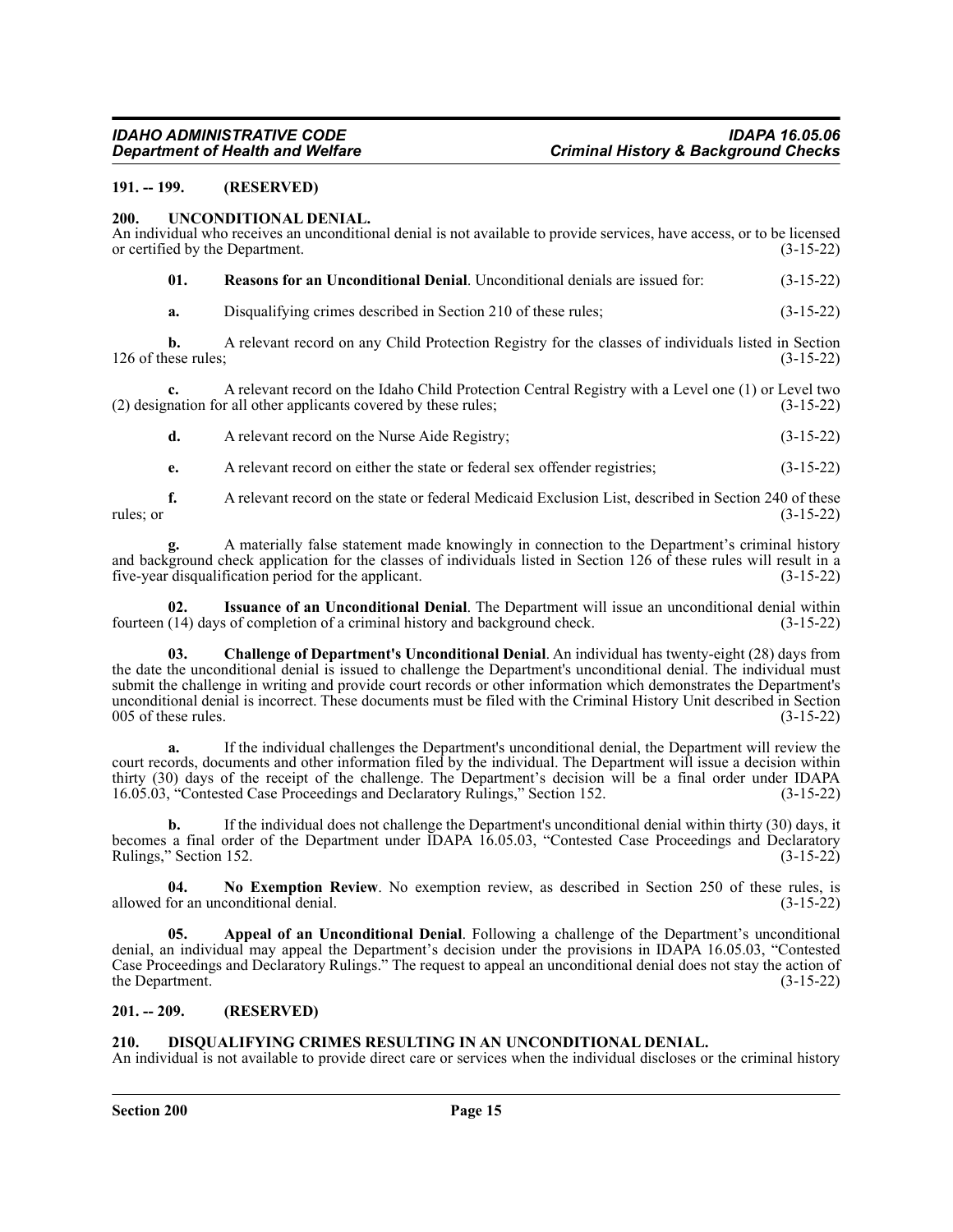and background check reveals a conviction for a disqualifying crime on their record as described in this rule. (3-15-22) **01. Disqualifying Crimes**. The disqualifying crimes, described in Subsection 210.01 of this rule, or any substantially conforming foreign criminal violation, will result in an unconditional denial being issued. (3-15-22) **a.** Crimes against vulnerable adults: (3-15-22) i. Abuse, neglect, or exploitation of a vulnerable adult, as defined in Section 18-1505, Idaho Code; (3-15-22) ii. Abandoning a vulnerable adult, as defined in Section 18-1505A, Idaho Code; (3-15-22) iii. Sexual abuse and exploitation of a vulnerable adult, as defined in Section 18-1505B, Idaho Code. (3-15-22) **b.** Aggravated, first-degree and second-degree arson, as defined in Sections 18-801 through 18-803, and 18-805, Idaho Code; (3-15-22) **c.** Crimes against nature, as defined in Section 18-6605, Idaho Code; (3-15-22) **d.** Forcible sexual penetration by use of a foreign object, as defined in Section 18-6608, Idaho Code; (3-15-22) **e.** Hiring, employing, or using a minor to engage in certain acts, as defined in Section 18-1517A, Idaho Code; (3-15-22) Idaho Code; (3-15-22) **f.** Human trafficking, as defined in Sections 18-8602 and 18-8603, Idaho Code; (3-15-22) **g.** Incest, as defined in Section 18-6602, Idaho Code; (3-15-22) **h.** Injury to a child, felony or misdemeanor, as defined in Section 18-1501, Idaho Code; (3-15-22) **i.** Kidnapping, as defined in Sections 18-4501 through 18-4503, Idaho Code; (3-15-22) **j.** Lewd conduct with a minor, as defined in Section 18-1508, Idaho Code;  $(3-15-22)$ **k.** Mayhem, as defined in Section 18-5001, Idaho Code; (3-15-22) **l.** Manslaughter: (3-15-22) i. Voluntary manslaughter, as defined in Section 18-4006(1) Idaho Code; (3-15-22) ii. Involuntary manslaughter, as defined in Section 18-4006(2), Idaho Code; (3-15-22) iii. Felony vehicular manslaughter, as defined in Section 18-4006(3)(a) and (b), Idaho Code; (3-15-22) **m.** Murder in any degree or assault with intent to commit murder, as defined in Sections 18-4001, 18-<br>d 18-4015, Idaho Code; (3-15-22) 4003, and 18-4015, Idaho Code; **n.** Poisoning, as defined in Sections 18-4014 and 18-5501, Idaho Code; (3-15-22) **o.** Rape, as defined in Section 18-6101, Idaho Code; (3-15-22) **p.** Robbery, as defined in Section 18-6501, Idaho Code; (3-15-22) **q.** Felony stalking, as defined in Section 18-7905, Idaho Code; (3-15-22)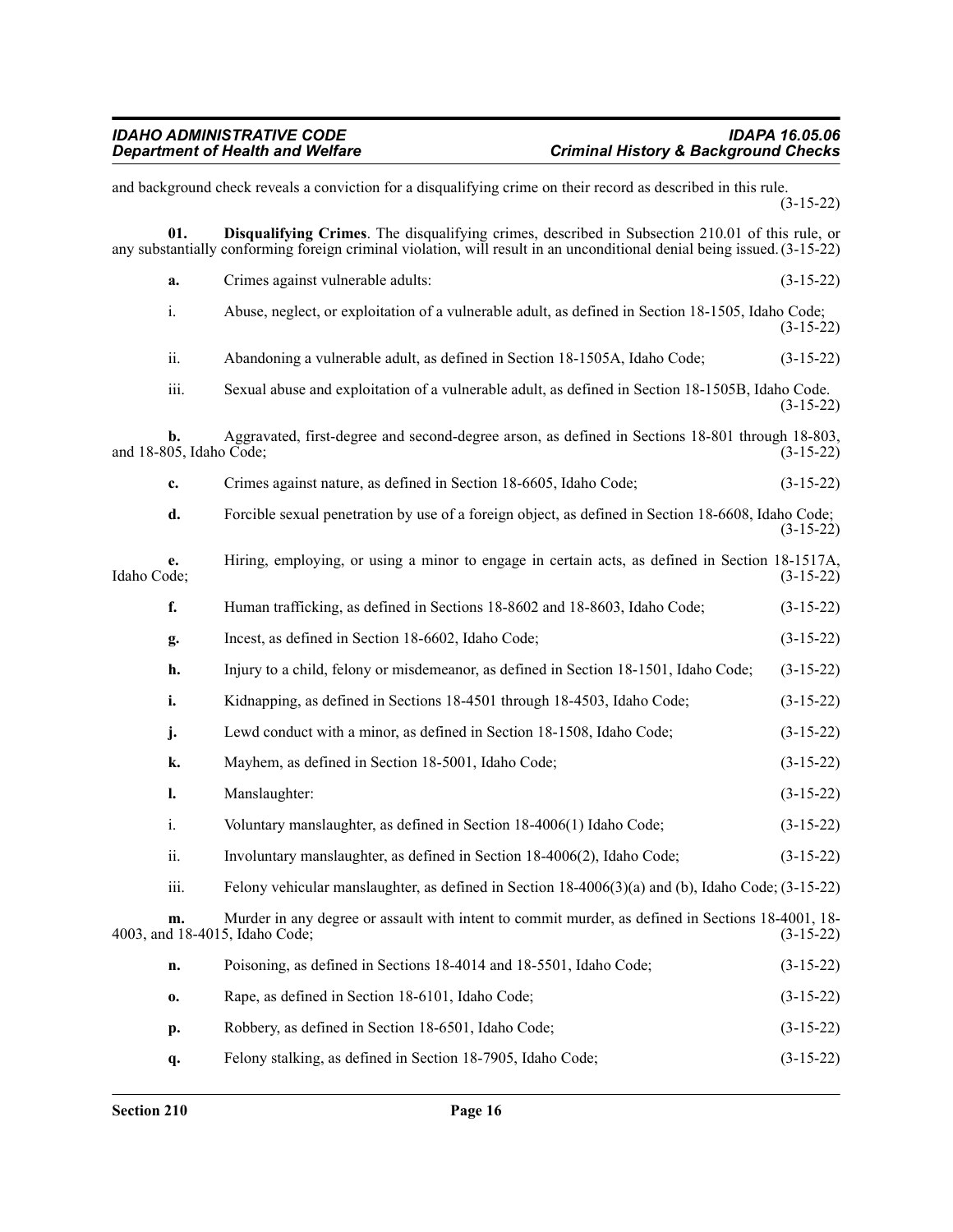|       | r.  | Sale or barter of a child, as defined in Section 18-1511, Idaho Code;                                                                                                                                                                                                                                                 | $(3-15-22)$ |
|-------|-----|-----------------------------------------------------------------------------------------------------------------------------------------------------------------------------------------------------------------------------------------------------------------------------------------------------------------------|-------------|
|       | S.  | Ritualized abuse of a child, as defined in Section 18-1506A, Idaho Code;                                                                                                                                                                                                                                              | $(3-15-22)$ |
|       | t.  | Female Genital Mutilation, as defined in Section 18-1506B, Idaho Code;                                                                                                                                                                                                                                                | $(3-15-22)$ |
|       | u.  | Sexual abuse or exploitation of a child, as defined in Sections 18-1506, Idaho Code;                                                                                                                                                                                                                                  | $(3-15-22)$ |
|       | v.  | Felony sexual exploitation of a child, as defined in Section 18-1507, Idaho Code;                                                                                                                                                                                                                                     | $(3-15-22)$ |
|       | w.  | Sexual battery of a minor child under sixteen $(16)$ or seventeen $(17)$ years of age, as defined in<br>Section 18-1508A, Idaho Code;                                                                                                                                                                                 | $(3-15-22)$ |
|       | x.  | Video voyeurism, as defined in Section 18-6609, Idaho Code;                                                                                                                                                                                                                                                           | $(3-15-22)$ |
|       | у.  | Enticing of children, as defined in Sections 18-1509 and 18-1509A, Idaho Code;                                                                                                                                                                                                                                        | $(3-15-22)$ |
|       | z.  | Inducing individuals under eighteen (18) years of age into prostitution or patronizing a prostitute,<br>as defined in Sections 18-5609 and 18-5611, Idaho Code;                                                                                                                                                       | $(3-15-22)$ |
|       | aa. | Any felony punishable by death or life imprisonment;                                                                                                                                                                                                                                                                  | $(3-15-22)$ |
|       | bb. | Attempted strangulation, as defined in Section 18-923, Idaho Code;                                                                                                                                                                                                                                                    | $(3-15-22)$ |
|       | cc. | Felony domestic violence, as defined in Section 18-918, Idaho Code;                                                                                                                                                                                                                                                   | $(3-15-22)$ |
|       | dd. | Battery with intent to commit a serious felony, as defined in Section 18-911, Idaho Code; (3-15-22)                                                                                                                                                                                                                   |             |
|       | ee. | Assault with intent to commit a serious felony, as defined in Section 18-909, Idaho Code; or                                                                                                                                                                                                                          | $(3-15-22)$ |
|       | ff. | Attempt, conspiracy, accessory after the fact, or aiding and abetting, as defined in Sections 18-205,<br>18-306, 18-1701, and 19-1430, Idaho Code, to commit any of the disqualifying designated crimes.                                                                                                              | $(3-15-22)$ |
|       | 02. | Disqualifying Five-Year Crimes. The Department will issue an unconditional denial for an<br>individual who has been convicted of the following described crimes for five (5) years from the date of the conviction<br>for the crimes listed in this rule, or any substantially conforming foreign criminal violation: | $(3-15-22)$ |
|       | a.  | Any felony not described in Subsection 210.01, of this rule;                                                                                                                                                                                                                                                          | $(3-15-22)$ |
|       | b.  | Misdemeanor domestic violence, as defined in Section 18-918, Idaho Code;                                                                                                                                                                                                                                              | $(3-15-22)$ |
| Code; | c.  | Failure to report abuse, abandonment or neglect of a child, as defined in Section 16-1605, Idaho                                                                                                                                                                                                                      | $(3-15-22)$ |
|       | d.  | Misdemeanor forgery of and fraudulent use of a financial transaction card, as defined in Sections<br>18-3123 through 18-3128, Idaho Code;                                                                                                                                                                             | $(3-15-22)$ |
| Code; | e.  | Misdemeanor forgery and counterfeiting, as defined in Sections 18-3601 through 18-3620, Idaho                                                                                                                                                                                                                         | $(3-15-22)$ |
|       | f.  | Misdemeanor identity theft, as defined in Section 18-3126, Idaho Code;                                                                                                                                                                                                                                                | $(3-15-22)$ |
|       | g.  | Misdemeanor insurance fraud, as defined in Sections 41-293 and 41-294, Idaho Code;                                                                                                                                                                                                                                    | $(3-15-22)$ |
|       | h.  | Public assistance fraud, as defined in Sections 56-227, 56-227A, 56-227D, 56-227E and 56-227F,                                                                                                                                                                                                                        |             |
|       |     |                                                                                                                                                                                                                                                                                                                       |             |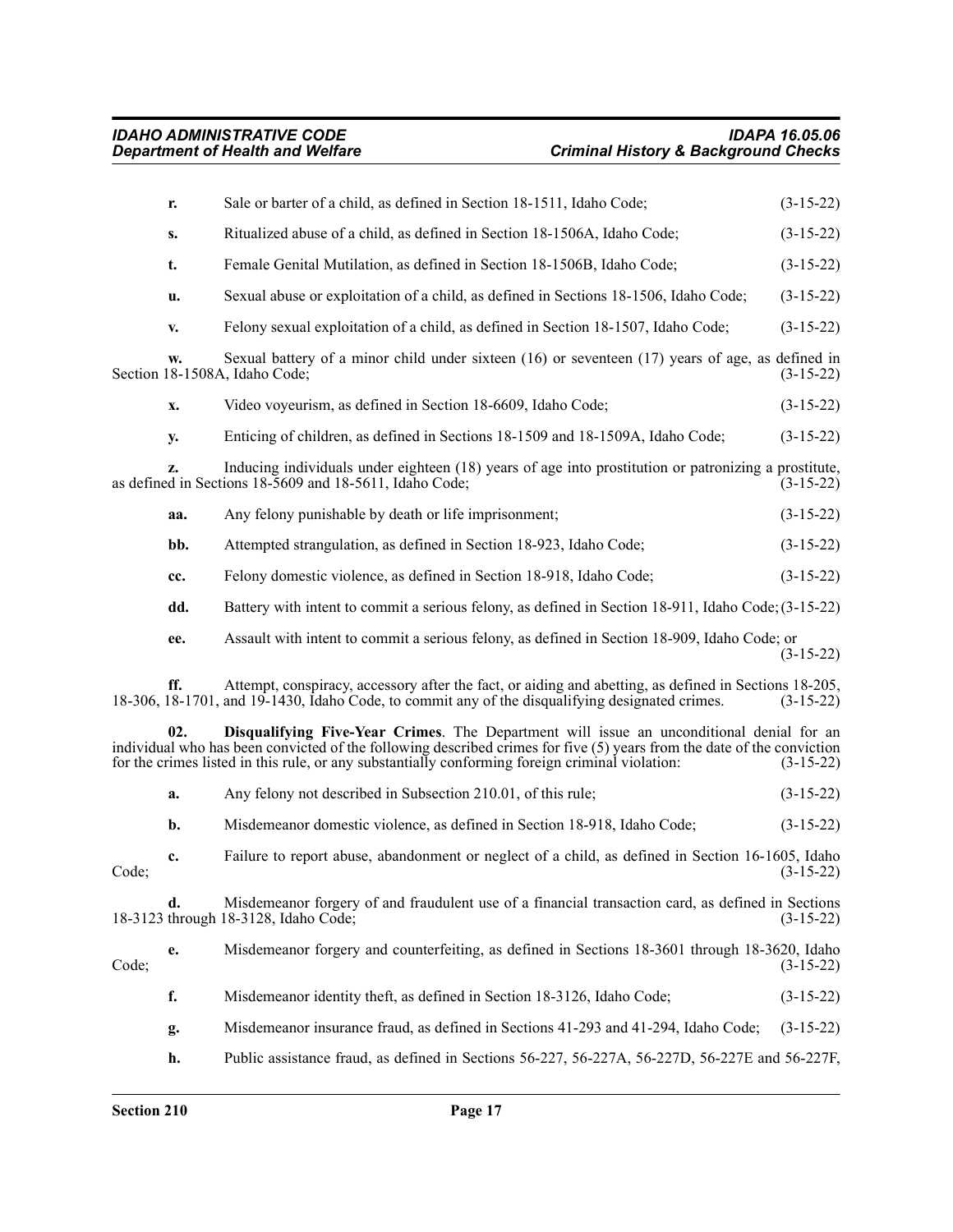#### *IDAHO ADMINISTRATIVE CODE IDAPA 16.05.06 Department of Health and Welfare Criminal History & Background Checks*

Idaho Code; (3-15-22)

| 18-1507A, Idaho Code;    | Ĺ.  | Sexual exploitation of a child by electronic means, felony or misdemeanor, as defined in Section                                                                                                                                                                                                                        | $(3-15-22)$ |
|--------------------------|-----|-------------------------------------------------------------------------------------------------------------------------------------------------------------------------------------------------------------------------------------------------------------------------------------------------------------------------|-------------|
|                          | j.  | Stalking in the second degree, as defined in Section 18-7906, Idaho Code;                                                                                                                                                                                                                                               | $(3-15-22)$ |
|                          | k.  | Misdemeanor vehicular manslaughter, as defined in Section $18-4006(3)(c)$ , Idaho Code; $(3-15-22)$                                                                                                                                                                                                                     |             |
|                          | 1.  | Sexual exploitation by a medical care provider, as defined in Section 18-919, Idaho Code;                                                                                                                                                                                                                               | $(3-15-22)$ |
| <sub>or</sub>            | m.  | Operating a certified family home without certification, as defined in Section 39-3528, Idaho Code;                                                                                                                                                                                                                     | $(3-15-22)$ |
|                          | n.  | Attempt, conspiracy, accessory after the fact, or aiding and abetting, as defined in Sections 18-205,<br>18-306, 18-1701, and 19-1430, Idaho Code, to commit any of the disqualifying five (5) year crimes.                                                                                                             | $(3-15-22)$ |
|                          | 03. | Underlying Facts and Circumstances. The Department may consider the underlying facts and<br>circumstances of felony or misdemeanor conduct including a guilty plea or admission in determining whether or not<br>to issue a clearance, regardless of whether or not the individual received one $(1)$ of the following: | $(3-15-22)$ |
|                          | a.  | A withheld judgment;                                                                                                                                                                                                                                                                                                    | $(3-15-22)$ |
| was or was not required; | b.  | A dismissal, suspension, deferral, commutation, or a plea agreement where probation or restitution                                                                                                                                                                                                                      | $(3-15-22)$ |
|                          | c.  | An order according to Section 19-2604, Idaho Code, or other equivalent state law; or                                                                                                                                                                                                                                    | $(3-15-22)$ |

**d.** A sealed record. (3-15-22)

### <span id="page-17-0"></span>**211. -- 219. (RESERVED)**

#### <span id="page-17-1"></span>**220. CONDITIONAL DENIAL.**

The Department may issue a conditional denial within fourteen (14) days of the completion of a criminal history and background check. An individual who receives a conditional denial is not available to provide services or be licensed<br>or certified by the Department. (3-15-22) or certified by the Department.

**01. Reasons for a Conditional Denial Issuance**. A conditional denial is issued when the criminal history and background check reveals a relevant record as described in Section 230 of these rules.

**02. Effective Date of a Conditional Denial**. A conditional denial is effective immediately. An applicant may not reapply for a criminal history and background check for three (3) years from the date of the conditional denial. (3-15-22) conditional denial.

**03. Request an Exemption Review**. An individual may request an exemption review as described in Section 250 of these rules when a conditional denial has been issued. (3-15-22)

#### <span id="page-17-2"></span>**221. -- 229. (RESERVED)**

#### <span id="page-17-3"></span>**230. RELEVANT RECORDS RESULTING IN A CONDITIONAL DENIAL.**

An individual is not available to provide direct care or services when the individual discloses or the criminal history and background check reveals a relevant record on their record as described Subsections 230.01 and 230.02 of this rule. (3-15-22)

**01. Individuals Licensed or Certified by the Department or a Department Employee**. A conditional denial may be issued when an individual who is licensed or certified by the Department, or who is a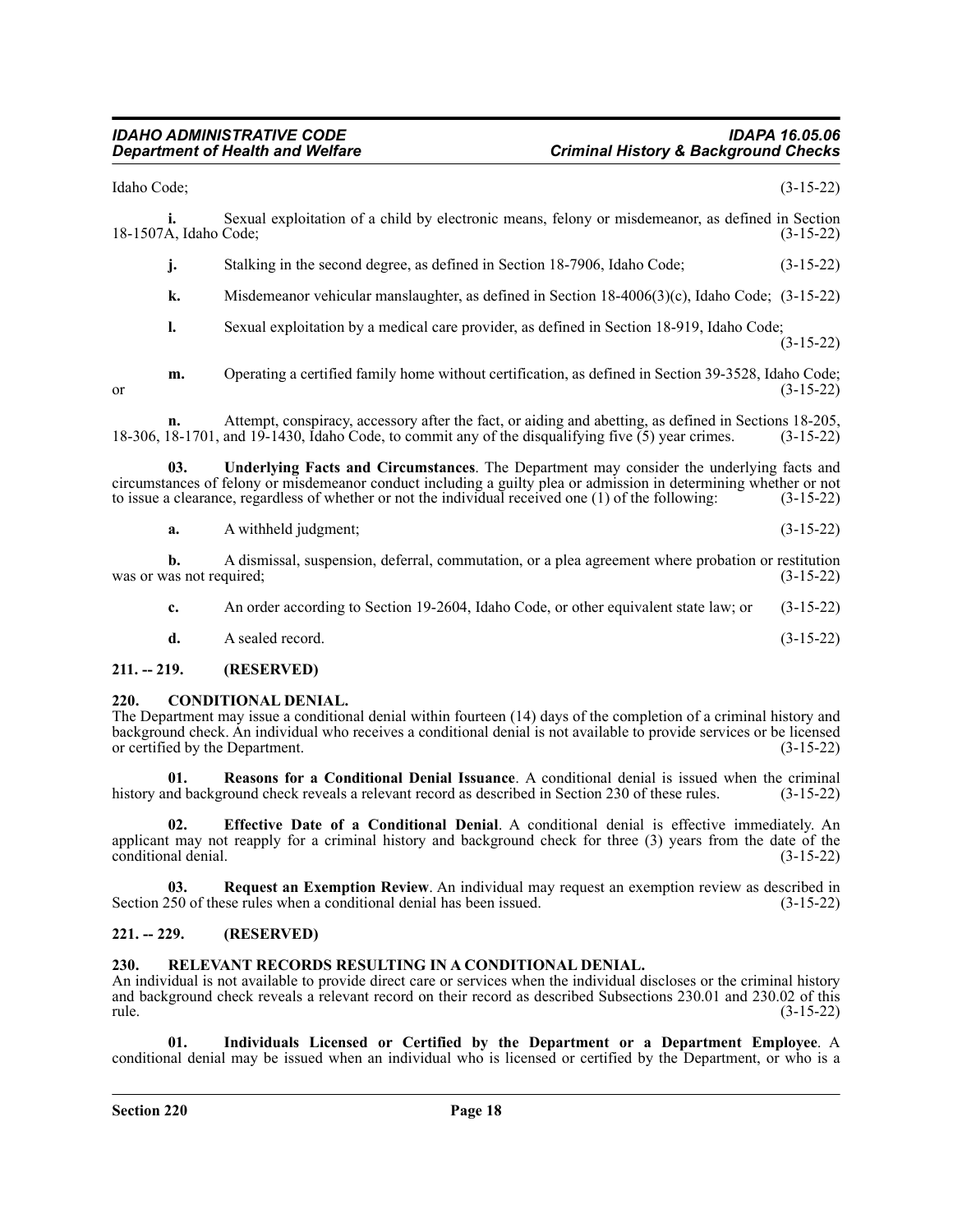Department employee discloses, or the criminal history and background check reveals, a relevant record as defined in Subsections 230.01.a. through 230.01.d. of this rule: (3-15-22) Subsections  $230.01$ .a. through  $230.01$ .d. of this rule:

**a.** A substantiated child protection complaint or a substantiated adult protection complaint; (3-15-22)

**b.** The Department determines there is a potential health and safety risk to vulnerable adults or children; (3-15-22) children; (3-15-22)

- **c.** The individual has falsified or omitted information on the application form; or (3-15-22)
- **d.** The Department determines additional information is required. (3-15-22)

**02. Employees of Providers or Contractors**. A conditional denial may be issued when an individual who is employed by a provider or contractor discloses, or the criminal history and background check reveals, a relevant record as defined in Subsections 230.02.a. through 230.02.b. of this rule. (3-15-22)

**a.** A substantiated child protection complaint or a substantiated adult protection complaint; or (3-15-22)

**b.** The Department determines additional information is required. (3-15-22)

**03. Underlying Facts and Circumstances**. The Department may consider the underlying facts and circumstances of felony or misdemeanor conduct including a guilty plea or admission in determining whether or not to issue a clearance, regardless of whether or not the individual received one (1) of the following: (3-15-22)

**a.** A withheld judgment; (3-15-22)

**b.** A dismissal, suspension, deferral, commutation, or a plea agreement where probation or restitution was or was not required;  $(3-15-22)$ 

- **c.** An order according to Section 19-2604, Idaho Code, or other equivalent state law; or (3-15-22)
- **d.** A sealed record. (3-15-22)

# <span id="page-18-0"></span>**231. -- 239. (RESERVED)**

# <span id="page-18-1"></span>**240. MEDICAID EXCLUSION.**

Individuals subject to these rules, who are excluded by the Office of the Inspector General, Department of Health and Human Services; or, are listed in the State of Idaho Medicaid Exclusion list, cannot provide Department funded services within the scope of these rules. At the expiration of the exclusion, the individual may reapply for a criminal history and background check. (3-15-22)

# <span id="page-18-2"></span>**241. -- 249. (RESERVED)**

# <span id="page-18-3"></span>**250. EXEMPTION REVIEWS.**

An individual cannot request an exemption review for an unconditional denial. An individual may request an exemption review within fourteen (14) days from the date of the issuance of a conditional denial by the Department, unless good cause is shown for a delay. Once the Department receives the request for an exemption review, the Department will initiate a review for crimes or actions not designated in Section 210 of these rules. The review may consist of examining documents and supplemental information provided by the individual, a telephone interview, an in-person interview, or any other review the Department determines is necessary. Exemption reviews are governed and conducted as provided in Subsections 250.01 through 250.05 of this rule. (3-15-22)

**01. Scheduling an Exemption Review**. Upon receipt of a request for an exemption review, the Department will determine the type of review and conduct the review within thirty (30) days from the date of the request. Where an in-person review is appropriate, the Department will provide the individual at least seven (7) days notice of the review date unless the time is waived by the individual. When an in-person review is scheduled, the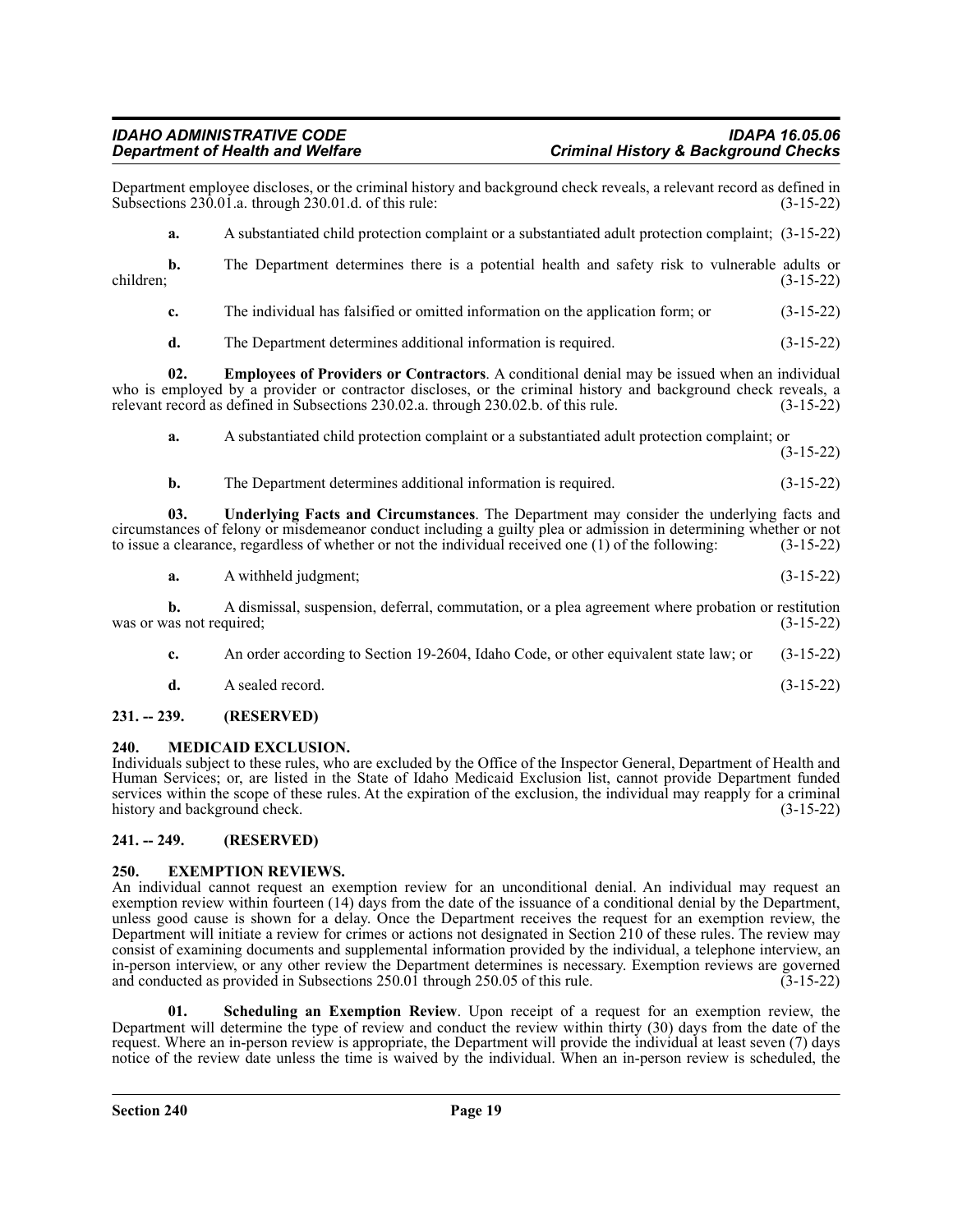|                                                                                                                                                                  | individual is notified by the Department that they are able to bring witnesses and present evidence during the review.                                                                       | $(3-15-22)$ |  |
|------------------------------------------------------------------------------------------------------------------------------------------------------------------|----------------------------------------------------------------------------------------------------------------------------------------------------------------------------------------------|-------------|--|
| Factors Considered at the Exemption Review. The Department will consider the following<br>02.<br>factors or evidence during the exemption review:<br>$(3-15-22)$ |                                                                                                                                                                                              |             |  |
| a.                                                                                                                                                               | The severity or nature of the crime or other findings;                                                                                                                                       | $(3-15-22)$ |  |
| b.                                                                                                                                                               | The period of time since the incident under review occurred;                                                                                                                                 | $(3-15-22)$ |  |
| c.                                                                                                                                                               | The number and pattern of incidents;                                                                                                                                                         | $(3-15-22)$ |  |
| d.                                                                                                                                                               | Circumstances surrounding the incident that would help determine the risk of repetition; (3-15-22)                                                                                           |             |  |
| e.                                                                                                                                                               | Relationship of the incident to the care of children or vulnerable adults;                                                                                                                   | $(3-15-22)$ |  |
| f.                                                                                                                                                               | Activities since the incident, such as continuous employment, education, participation in treatment,<br>payment of restitution, or any other factors that may be evidence of rehabilitation; | $(3-15-22)$ |  |
| g.                                                                                                                                                               | Granting of a pardon by the Governor or the President; and                                                                                                                                   | $(3-15-22)$ |  |

**h.** The falsification or omission of information on the application form and other supplemental forms submitted.  $(3-15-22)$ 

**03. Exemption Review Determination**. The Department determines the individual's suitability based upon the information provided during the exemption review. The Department will issue a notice of decision within fifteen (15) business days of the close of the review. fifteen  $(15)$  business days of the close of the review.

**04. Exemption Review Decision Effective Dates**. The Department's exemption review decision is effective for three (3) years from the date of the notice of decision. (3-15-22)

**05. Exemption Review Appeal**. Exemption reviews conducted under this section of rule may be appealed under IDAPA 16.05.03, "Contested Cases Proceedings and Declaratory Rulings." The filing of a notice of appeal does not stay the action of the Department. The individual who files an appeal must establish that the Department's denial was arbitrary and capricious. (3-15-22)

#### <span id="page-19-0"></span>**251. -- 259. (RESERVED)**

#### <span id="page-19-1"></span>**260. PREVIOUS EXEMPTION REVIEW DENIALS.**

The individual's current request for a criminal history and background check for any Department program when there has been a denial from an exemption review within the last three (3) years will automatically be denied. (3-15-22)

#### <span id="page-19-2"></span>**261. -- 269. (RESERVED)**

#### <span id="page-19-3"></span>**270. CRIMINAL OR RELEVANT RECORD - ACTION PENDING.**

**01. Notice of Inability to Proceed**. When the applicant is identified as having a pending criminal action for a crime or relevant record that may disqualify them from receiving a clearance for the criminal history and background check, the Department may issue a notice of inability to proceed. (3-15-22)

**02. Availability to Provide Services**. The applicant is not available to provide service when a notice of inability to proceed or denial is issued by the Department. Any previous clearance issued by the Department will be revoked as described in Section 190 of these rules. (3-15-22)

**03. Reconsideration of Action Pending**. In the case of an inability to proceed status, the applicant can submit documentation that the matter has been resolved to the Department for reconsideration within one hundred and twenty (120) calendar days from the date of notice. When the Department receives this documentation, the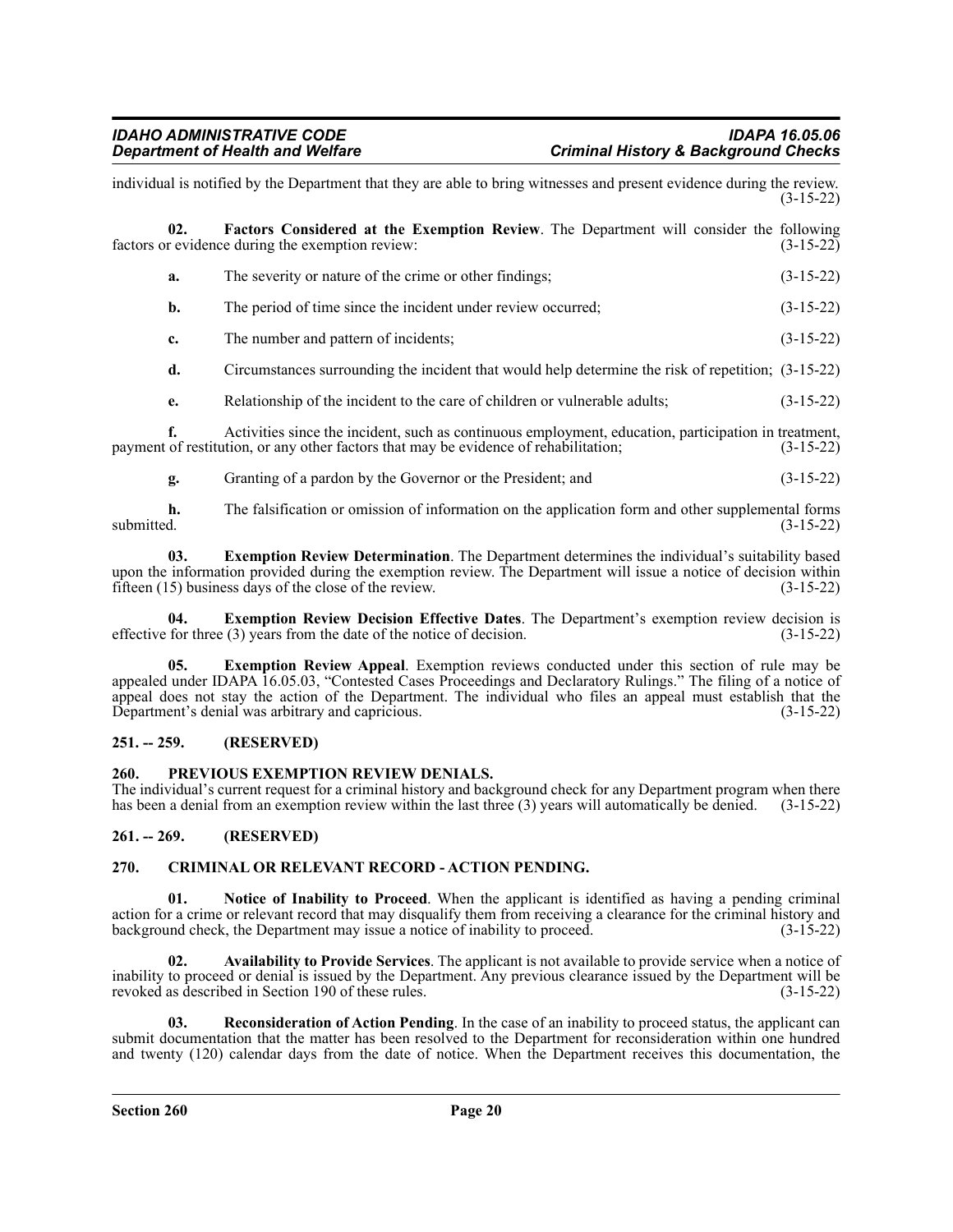Department will notify the applicant of the reconsideration and issue a clearance or denial. When the Department's reconsideration results in a clearance after review, any previously revoked clearance will be restored as described in Section 190 of these rules. (3-15-22)

### <span id="page-20-0"></span>**271. -- 299. (RESERVED)**

#### <span id="page-20-1"></span>**300. UPDATING CRIMINAL HISTORY AND BACKGROUND CHECKS.**

The employer is responsible for confirming that the applicant has completed a criminal history and background check as provided in Section 190 of these rules. Once a clearance is issued by the Department, verifiable continuous employment of the applicant with the same employer eliminates the requirement for a new background check.

(3-15-22)

**01. New Criminal History and Background Check**. Any individual required to have a criminal history and background check under these rules must complete a new application, including fingerprints when: (3-15-22)

**a.** Accepting employment with a new employer, and their last Department criminal history and background check was completed more than three (3) years prior to their employment date; or (3-15-22) F

**b.** Applying for licensure or certification with the Department. and their last Department criminal history and background check was completed more than three (3) years prior to their employment date or licensure application date;<br>(3-15-22) application date;

**c.** If an applicant is terminated by the employer, is rehired by the same employer, and the applicant background check is older than three (3) years at the time of the rehire, the provisions of Subsections 300.01.a. through 300.01.b. of this rule apply.  $(3-15-22)$ 

**02. Use of Criminal History Check Within Three Years of Completion**. Any employer may use a Department criminal history and background check clearance obtained under these rules if: (3-15-22)

**a.** The individual has received a Department's criminal history and background check clearance within three (3) years from the date of employment;  $(3-15-22)$ 

**b.** Prior to allowing the individual to provide services, the employer must obtain access to the individual's background check results and clearance through the Department's website by having the employer's identification number added to the individual's background check results, and (3-15-22)

**c.** The employer completes a state-only background check of the individual through the Idaho State Police Bureau of Criminal Identification, and no disqualifying crimes are found. (3-15-22)

i. The action must be initiated by the employer within thirty (30) calendar days of obtaining access to the individual's criminal history and background check clearance issued by the Department; and (3-15-22)

ii. The employer must be able to provide proof of this action by maintaining a copy of the records required in Subsections 300.02.a. and 300.02.c. of this rule for a period consistent with the employer's own personnel documentation retention schedule. (3-15-22) documentation retention schedule.

**d.** If an applicant is terminated by the employer, is rehired by the same employer, and the applicant background check was completed less than three (3) years from the time of the rehire, the provisions of Subsections 300.02.b. and 300.02.c. of this rule apply.  $300.\overline{02}$ .b. and  $300.02$ .c. of this rule apply.

**e.** An employer not listed in Section 126 of these rules, may use an individual's Department clearance or enhanced clearance that was obtained within three (3) years from date of employment. (3-15-22)

**f.** An individual with a current clearance that is not Enhanced but is completed within three (3) years from date of employment, who applies to a new agency or employer identified in Section 126 of these rules, must submit an application for a new criminal history and background check to obtain an enhanced clearance. An agency